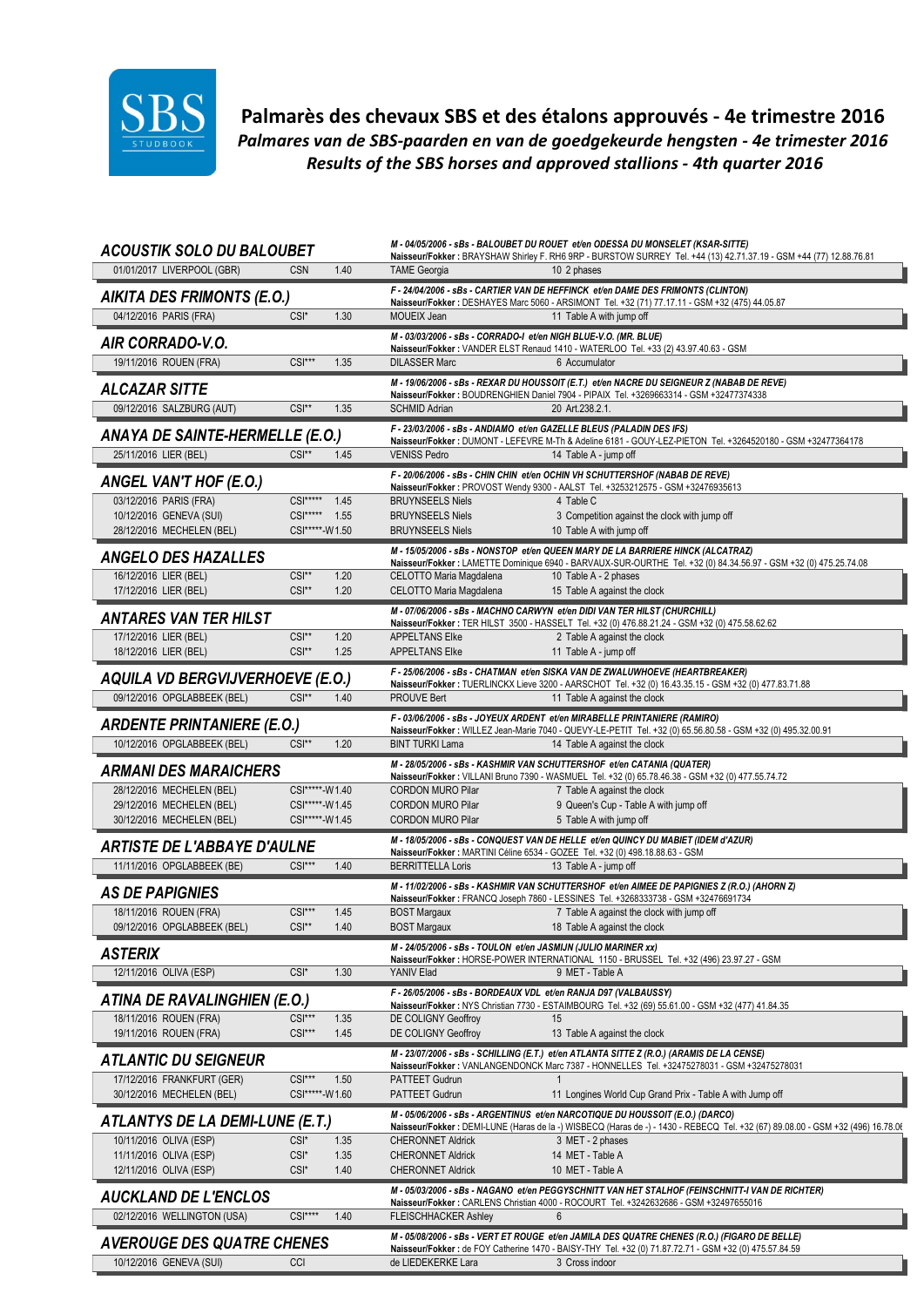| AYADE DE SEPTON (E.T.) (E.O.)                                    |                                         |              |                                                             | F - 07/07/2006 - sBs - WANDOR VAN DE MISPELAERE et/en NAIADE DE THIEUSIES (E.O.) (ALBION DU CHENE BRULE)                                                                                                                            |
|------------------------------------------------------------------|-----------------------------------------|--------------|-------------------------------------------------------------|-------------------------------------------------------------------------------------------------------------------------------------------------------------------------------------------------------------------------------------|
| 11/11/2016 VERONA (ITA)                                          | CSI*****-W1.55                          |              | <b>STAUT Kevin</b>                                          | 1 Competition with jump off                                                                                                                                                                                                         |
| 18/11/2016 STUTTGART (GER)<br>08/12/2016 GENEVA (SUI)            | CSI*****-W1.50<br>CSI***** 1.45         |              | <b>STAUT Kevin</b><br><b>STAUT Kevin</b>                    | 7 Speed & handiness<br>13 Table A against the clock                                                                                                                                                                                 |
| 10/12/2016 GENEVA (SUI)                                          | CSI***** 1.55                           |              | <b>STAUT Kevin</b>                                          | 2 Table A against the clock with jump off                                                                                                                                                                                           |
| 28/12/2016 MECHELEN (BEL)                                        | CSI*****-W1.40                          |              | <b>STAUT Kevin</b>                                          | 14 Table A against the clock                                                                                                                                                                                                        |
| 30/12/2016 MECHELEN (BEL)                                        | CSI*****-W1.60                          |              | <b>STAUT Kevin</b>                                          | 12 Longines World Cup Grand Prix - Table A with jump off                                                                                                                                                                            |
| AYMA DE LA DEMI-LUNE (E.T.) (E.O.)<br>16/11/2016 LAS VEGAS (USA) | CSI***-W 1.50                           |              | <b>ANTHONY Cara</b>                                         | F - 13/03/2006 - sBs - CARDENTO et/en NARCOTIQUE DU HOUSSOIT (E.O.) (DARCO)<br>Naisseur/Fokker : DEMI-LUNE (Haras de la -) WISBECQ (Haras de -) - 1430 - REBECQ Tel. +32 (67) 89.08.00 - GSM +32 (496) 16.78.00<br>13 sPEED cLASSIC |
|                                                                  |                                         |              |                                                             | F - 28/04/2006 - sBs - THUNDER VAN DE ZUUTHOEVE et/en SION VAN DE ZUUTHOEVE (SIR LUI)                                                                                                                                               |
| AZUR GARDEN'S HORSES (E.T.) (E.O.)                               |                                         |              |                                                             | Naisseur/Fokker: BEAUFORT Nathalie 8600 - PERVIJZE Tel. - GSM +32475280513                                                                                                                                                          |
| 09/11/2016 TORONTO (CAN)                                         | CSI****-W 1.60<br>$CS$ <sup>*****</sup> | 1.60         | <b>WARD McLain</b><br><b>WARD McLain</b>                    | 1 \$130,270 World Cup Grand Prix - Competition with jump off                                                                                                                                                                        |
| 03/12/2016 PARIS (FRA)<br>08/12/2016 GENEVA (SUI)                | CSI***** 1.55                           |              | <b>WARD McLain</b>                                          | 11 Table A with jump off<br>5 Table A against the clock with jump off                                                                                                                                                               |
|                                                                  |                                         |              |                                                             | F - 17/08/2007 - sBs - PRESIDENT et/en REINE-FEE DES HAZALLES (E.O.) (ALCATRAZ)                                                                                                                                                     |
| <b>BABY-FEE DES HAZALLES (E.T.)(E.O.)</b>                        | $CSI***$                                |              |                                                             | Naisseur/Fokker : LAMETTE Dominique 6940 - BARVAUX-SUR-OURTHE Tel. +32 (0) 84.34.56.97 - GSM +32 (0) 475.25.74.08                                                                                                                   |
| 12/11/2016 OPGLABBEEK (BE)<br>16/12/2016 FRANKFURT (GER)         | $CSI***$                                | 1.40<br>1.40 | <b>WATHELET Grégory</b><br><b>WATHELET Grégory</b>          | 18 Table A against the clock<br>13 Art.238.2.1.                                                                                                                                                                                     |
| <b>BACARDILES HAUTS</b>                                          |                                         |              |                                                             | M - 18/06/2007 - sBs - REXAR DU HOUSSOIT (E.T.) et/en IRENE dite INSURANCE (CAVALIER (ex MISTER))                                                                                                                                   |
| 17/12/2016 LIER (BEL)                                            | $CSI**$                                 | 1.45         | <b>HENDRICKX Dominique</b>                                  | Naisseur/Fokker: HIMPE Patrick 9600 - RONSE Tel. +3255230040 - GSM +32476797480<br>9 Table A jump off                                                                                                                               |
|                                                                  |                                         |              |                                                             | M - 16/05/2007 - sBs - KASHMIR VAN SCHUTTERSHOF et/en LESTERINA (DAMOCLES)                                                                                                                                                          |
| <b>BACHELOR-K</b>                                                |                                         |              |                                                             | Naisseur/Fokker: VAN KESSEL Hans & Winny 5473 - KG HEESWIJK-DINTHER Tel. +31 (0) 413.29.44.71 - GSM +31 (0) 651.23.29.48                                                                                                            |
| 01/01/2017 LIVERPOOL (GBR)<br>02/01/2017 LIVERPOOL (GBR          | CSI Amat 1.20<br>CSI Amat 1.20          |              | <b>COOGAN Drew</b><br><b>COOGAN Drew</b>                    | 15 Table A against the clock<br>4 Two phases                                                                                                                                                                                        |
|                                                                  |                                         |              |                                                             | F - 16/05/2007 - sBs - FIDJI DU FLEURY et/en OMAHA DE SAINT-AUBERT (R.O.) (DAMOISEAU D'OR)                                                                                                                                          |
| <b>BAGATELLE DU FLEURY (R.O.+)</b>                               |                                         |              |                                                             | Naisseur/Fokker: DOEM-BOTTRIAUX G. et Fl. 7011 - GHLIN Tel. +32477236544 - GSM +32475412970                                                                                                                                         |
| 26/11/2016 SAINT-LÔ (FRA)                                        | $CSI**$                                 | 1.35         | <b>DOEM Arnaud</b>                                          | 9 Une manche barème A au chronomètre avec barrage au chronomètre                                                                                                                                                                    |
| <b>BAILAMOS BIOLLEY</b>                                          |                                         |              |                                                             | M - 25/04/2007 - sBs - SIR DONNERHALL et/en DOLCE-VITA-BIOLLEY (R.D.) (FLORESTAN-I)<br>Naisseur/Fokker : de BIOLLEY Brigitte 2590 - BERLAAR Tel. +3234822100 - GSM +32475457700                                                     |
| 27/12/2016 MECHELEN (BEL)                                        | $CDI***$                                | <b>ST</b>    | <b>VERREET Katrien</b>                                      | 4 68.736                                                                                                                                                                                                                            |
| 28/12/2016 MECHELEN (BEL)                                        | $CDI***$                                | KÜR INT I    | <b>VERREET Katrien</b>                                      | 4 70.675                                                                                                                                                                                                                            |
| <b>BAKTI DU SUDRE (E.T.)</b>                                     |                                         |              |                                                             | M - 19/04/2007 - sBsP - QUINCY alias QUAPRICE et/en KIBBOUTZ DU SUDRE (QUATFORD DOUSUD)<br>Naisseur/Fokker: ANDRE Marie 92220 - NEUILLY SUR SEINE Tel. +33 (1) 47.47.49.22 - GSM +33 (6) 81.69.18.32                                |
| 16/12/2016 LE MANS (FRA)                                         | CSI <sup>*</sup>                        | 1.35         | PALATSI Benjamin                                            | 11 Une manche Barème A au chrono sans barrage                                                                                                                                                                                       |
| <b>BALOU DE COEUR JOYE</b>                                       |                                         |              |                                                             | M - 18/04/2006 - OLDBG - BALOU DU ROUET et/en SANARA (ARGENTINUS)                                                                                                                                                                   |
| 11/11/2016 VERONA (ITA)                                          | CSI*****-W1.50                          |              | DE LUCA Lorenzo                                             | 5 Competition against the clock                                                                                                                                                                                                     |
| 12/11/2016 VERONA (ITA)                                          | CSI*****-W1.50<br>CSI*****-W1.50        |              | DE LUCA Lorenzo                                             | 12 Competition against the clock                                                                                                                                                                                                    |
| 13/11/2016 VERONA (ITA)<br>19/11/2016 STUTTGART (GER)            | CSI*****-W1.50                          |              | DE LUCA Lorenzo<br>DE LUCA Lorenzo                          | 11 Accumulator with joker<br>13 Winning round                                                                                                                                                                                       |
| 18/12/2016 LONDON (GBR)                                          | CSI*****-W1.45                          |              | DE LUCA Lorenzo                                             | 15 Accumulator with joker                                                                                                                                                                                                           |
| <b>BEA VAN DE HELLE (R.O.+)</b>                                  |                                         |              |                                                             | F-15/05/2007 - sBs - CASTELINO VAN DE HELLE et/en SIMONE VAN DE HELLE (PAVAROTTI VAN DE HELLE)                                                                                                                                      |
| 10/12/2016 OPGLABBEEK (BEL)                                      | $CSI^*$                                 | 1.30         | VAN DEN BROEK Monique                                       | 1 Table A 2 phases                                                                                                                                                                                                                  |
| <b>BEAUTY BLACK</b>                                              |                                         |              |                                                             | F - 21/06/2007 - sBs - KASHMIR VAN SCHUTTERSHOF et/en FEERIE D'AVENTURE (LE PLANTERO)                                                                                                                                               |
| 25/11/2016 LIER (BEL)                                            | $CSI**$                                 | 1.30         | <b>SMANS Laure</b>                                          | Naisseur/Fokker: MASCART Pascal 59850 - NIEPPE Tel. +33 (3) 20.17.95.00 - GSM +33 (6) 14.08.62.85<br>4 Table A against the clock                                                                                                    |
| 27/11/2016 LIER (BEL)                                            | $CSI**$                                 | 1.35         | <b>SMANS Laure</b>                                          | 5 Table A - jump off                                                                                                                                                                                                                |
| 15/12/2016 LIER (BEL)                                            | $CSI**$                                 | 1.30         | <b>SMANS Laure</b>                                          | 13 Table A against the clock                                                                                                                                                                                                        |
| 16/12/2016 LIER (BEL)                                            | CSI**                                   | 1.30         | <b>SMANS Laure</b>                                          | 11 Table A 2 phases                                                                                                                                                                                                                 |
| <b>BENNETON VAN DE BLEUKHOEVE</b>                                |                                         |              | M - 20/05/2007 - sBs - CHATMAN et/en SUNSHINE (SANDRO)      | Naisseur/Fokker: ONSIA Wim 2580 - PUTTE Tel. +32 (0) 15.75.38.46 - GSM +32 (0) 478.25.55.53                                                                                                                                         |
| 10/11/2016 THERMAL (USA)                                         | $CSI***$                                | 1.40         | <b>KOCHER Andrew</b>                                        |                                                                                                                                                                                                                                     |
| 11/11/2016 THERMAL (USA)                                         | CSI****                                 |              | <b>KOCHER Andrew</b>                                        | 3 \$25,000 Grand Prix                                                                                                                                                                                                               |
| 12/11/2016 THERMAL (USA)<br>16/11/2016 LAS VEGAS (USA)           | $CSI***$<br>CSI****-W 1.30              | 1.35         | <b>KOCHER Andrew</b><br><b>KOCHER Andrew</b>                | 1 \$15,000 Classic<br>1 Two phases                                                                                                                                                                                                  |
| 17/11/2016 LAS VEGAS (USA)                                       | CSI****-W 1.40                          |              | <b>KOCHER Andrew</b>                                        | 2 Competition with immediate jump off                                                                                                                                                                                               |
| <b>BETTINA MEERSHOVEN</b>                                        |                                         |              | F - 26/04/2007 - sBs - TOULON et/en LOLITA (LAFONTAINE)     |                                                                                                                                                                                                                                     |
| 25/11/2016 VERMEZZO (ITA)                                        | $CSI**$                                 | 1.40         | <b>COX Karel</b>                                            | Naisseur/Fokker: WULFRANCK Marleen 3740 - BILZEN Tel. +3289412976 - GSM<br>9 Competition in two phases                                                                                                                              |
|                                                                  |                                         |              |                                                             | M - 06/04/2007 - sBs - NABAB DE REVE et/en LADY DU MONSELET (RENVILLE RUUD V/H WOUTLAND)                                                                                                                                            |
| <b>BIARRITZ DES HAUTS DROITS</b>                                 |                                         |              |                                                             | Naisseur/Fokker: DEVOS Marc 6280 - ACOZ-GERPINNES Tel. +3271503611 - GSM +32475461907                                                                                                                                               |
| 29/12/2016 MECHELEN (BEL)<br>30/12/2016 MECHELEN (BEL)           | $CSI**$<br>$CSI**$                      | 1.40<br>1.40 | <b>LAMBRECHT Vincent</b><br><b>LAMBRECHT Vincent</b>        | 6 Table A against the clock<br>2 Table A 2 phases, both against the clock                                                                                                                                                           |
|                                                                  |                                         |              | M - 28/03/2007 - sBs - NONSTOP et/en MINERVA (WESTWORLD xx) |                                                                                                                                                                                                                                     |
| <b>BIG BEN II VAN DE BUNTE</b><br>24/11/2016 SAINT-LÔ (FRA)      | $CSI**$                                 | 1.35         | <b>OUDIN Béranger</b>                                       | Naisseur/Fokker : VERHAEGE Guido 8980 - GELUVELD-ZONNEBEKE Tel. +32 (57) 46.80.20 - GSM<br>9 Une manche Barème A à temps différé                                                                                                    |
|                                                                  |                                         |              |                                                             | F - 14/05/2007 - sBs - OGANO SITTE (E.T.) et/en EDEN DU HOUSSOIT (DARCO)                                                                                                                                                            |
| <b>BIMBO DE LA FERME ST-MARTIN</b>                               |                                         |              |                                                             | Naisseur/Fokker: LARGEPRET Julien 7971 - BASECLES Tel. +32 (0) 69.84.30.36 - GSM +32 (0) 473.80.06.32                                                                                                                               |
| 13/11/2016 VERONA (ITA)                                          | CSIU25                                  | 1.40         | <b>ZEEVI Kai</b>                                            | 11 Competition against the clock                                                                                                                                                                                                    |
| <b>BODYSSEE DES AVELINES (E.O.)</b>                              |                                         |              |                                                             | F - 20/07/2007 - sBs - RADCO D'HOUTVELD et/en QRANDLE VAN DE WELLINGTON (RANDEL-Z)<br>Naisseur/Fokker: ETIENNE Henri 1495 - MARBAIS (BT.) Tel. +32 (71) 87.98.12 - GSM                                                              |
| 20/11/2016 OPGLABBEEK (BEL)                                      | <b>CSIP</b>                             | 1.25         | <b>HOUSEN Alexander</b>                                     | 6 Grand Prix - Table A with jump off                                                                                                                                                                                                |
| <b>BOEMERANG VAN GENERHESE</b>                                   |                                         |              |                                                             | M - 22/05/2007 - sBs - MOUJIK DE SOHAN et/en ISABELLE (R.O.) (WOLFGANG)<br>Naisseur/Fokker: TIMMERMANS Piet 3945 - HAM Tel. +32 (0) 11.40.39.33 - GSM +32 (0) 477.21.53.58                                                          |
| 02/12/2016 WELLINGTON (USA)                                      | $CSI***$                                | 1.40         | <b>MYHHRA Carlos</b>                                        | $\mathbf{1}$                                                                                                                                                                                                                        |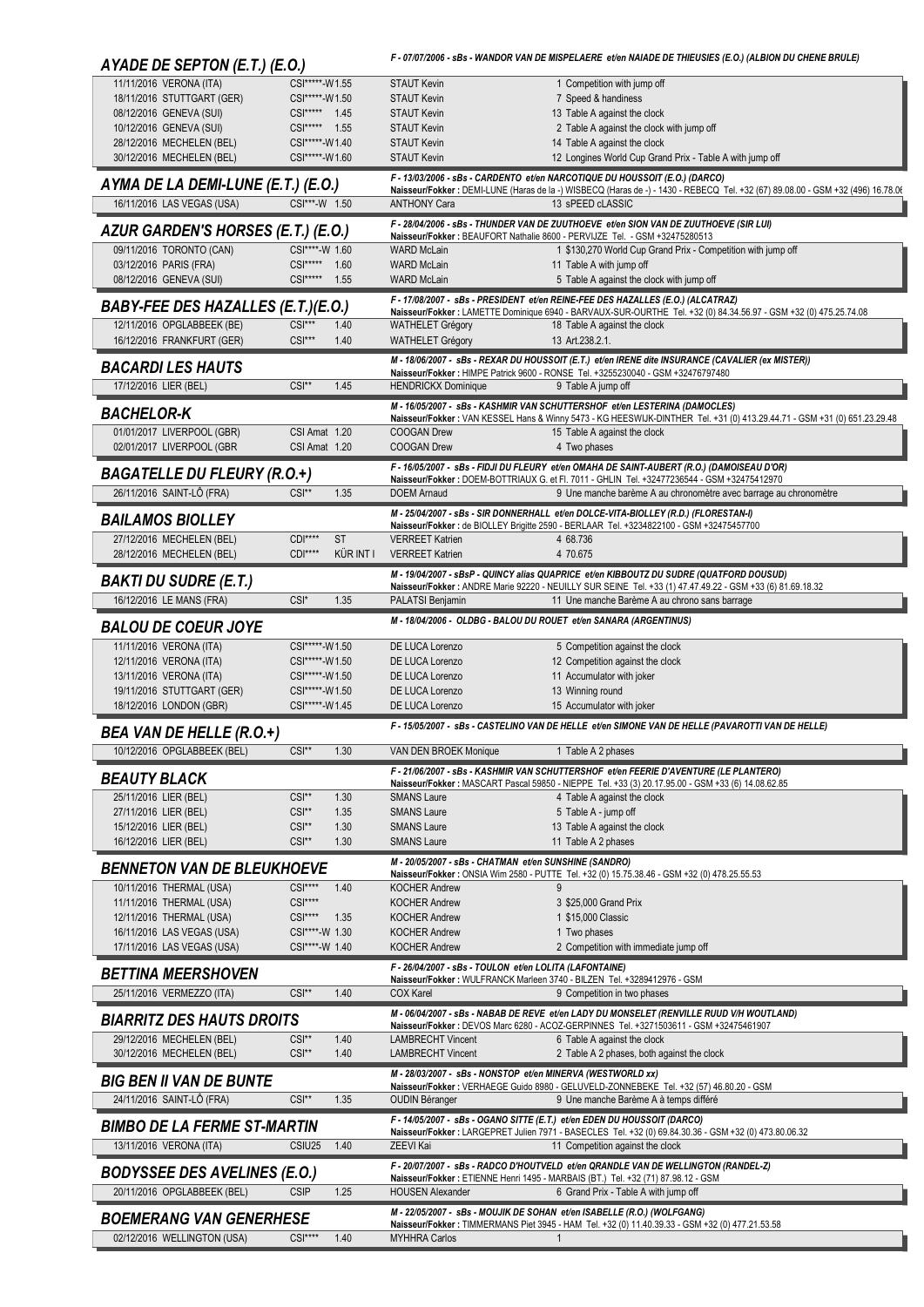| <b>BOLERO D'HYRENCOURT</b>                                |                                  |              |                                                                                            | M - 08/05/2007 - sBs - UDANCER HERO et/en THYMINE DE CASCATELLE (OGANO SITTE (E.T.))<br>Naisseur/Fokker: HENRY André 4452 - PAIFVE Tel. +3242785836 - GSM +32478339866                            |
|-----------------------------------------------------------|----------------------------------|--------------|--------------------------------------------------------------------------------------------|---------------------------------------------------------------------------------------------------------------------------------------------------------------------------------------------------|
| 25/11/2016 LIER (BEL)                                     | $CSI**$                          | 1.40         | <b>ROMBOUTS Kirsten</b>                                                                    | 18 Table A 2 phases                                                                                                                                                                               |
| 26/11/2016 LIER (BEL)<br>08/12/2016 ROOSENDAAL (NED)      | $CSI**$<br>$CSI**$               | 1.45<br>1.40 | <b>ROMBOUTS Kirsten</b><br><b>ROMBOUTS Kirsten</b>                                         | 15 Table A jump off<br>18                                                                                                                                                                         |
| 11/12/2016 ROOSENDAAL (NED)                               | CSI**                            | 1.35/40      | <b>ROMBOUTS Kirsten</b>                                                                    | 8                                                                                                                                                                                                 |
| 28/12/2016 MECHELEN (BEL)                                 | $CSI**$                          | 1.35         | <b>ROMBOUTS Kirsten</b>                                                                    | 4 Table A 2 phases                                                                                                                                                                                |
| <b>BOUTERO DU BLOFAGNU</b>                                |                                  |              |                                                                                            | M - 30/04/2007 - sBs - COUTERRO U et/en OTARIE DU BLOFAGNU (VOTEZ-BIEN x (39.80%))<br>Naisseur/Fokker: PERIN Rodolphe 6811 - LES BULLES Tel. +3261329715 - GSM +32479419312                       |
| 16/12/2016 LIER (BEL)                                     | $CSI**$                          | 1.20         | <b>WAUTIER Nicolas</b>                                                                     | 12 Table A 2 phases                                                                                                                                                                               |
| <b>BREAKER DES HAZALLES</b>                               |                                  |              |                                                                                            | M - 19/07/2007 - sBs - DEL PIERO P&B et/en QUARTOLINE FOND DES MAYS (SKIPPY-II)                                                                                                                   |
| 19/11/2016 KRONENBERG (NED)                               | $CSI**$                          | 1.30         | JANSSEN Nadège                                                                             | Naisseur/Fokker : LAMETTE Dominique 6940 - BARVAUX-SUR-OURTHE Tel. +32 (0) 84.34.56.97 - GSM +32 (0) 475.25.74.08<br>12 Two phases                                                                |
|                                                           |                                  |              |                                                                                            | M - 19/03/2007 - sBs - WANDOR VAN DE MISPELAERE et/en NICOTINE DU HOUSSOIT (R.O.) (DARCO)                                                                                                         |
| <b>BRENTANO D'AMAURY</b>                                  | $CSI***$                         |              |                                                                                            | Naisseur/Fokker: MANDRILLY Catherine 59199 - HERGNIES Tel. +33610988929 - GSM +33610988929                                                                                                        |
| 18/11/2016 ROUEN (FRA)                                    |                                  | 1.45         | <b>FOUTRIER Guillaume</b><br>M - 07/05/2008 - sBs - ZENTO et/en GABIE (PRINS VAN DE KAPEL) | 14 Table A against the clock with jump off                                                                                                                                                        |
| CADDY VAN DE KAPEL                                        |                                  |              |                                                                                            | Naisseur/Fokker: VAN DEN BERGH Joris 2920 - KALMTHOUT Tel. +3236660961 - GSM +32475866270                                                                                                         |
| 11/11/2016 OLIVA (ESP)                                    | $CSI^*$                          | 1.35         | PENINQUE GUILBERT Raphaele                                                                 | 9 MET - Table A                                                                                                                                                                                   |
| <b>CADEAU DE MUZE (E.T.)</b>                              |                                  |              | M - 11/07/2008 - sBs - NABAB DE REVE et/en ATLANTA 325 (ALMEO)                             | Naisseur/Fokker: DE BRABANDER Joris 9100 - SINT-NIKLAAS Tel. +3237777827 - GSM +32475805475                                                                                                       |
| 17/11/2016 ROUEN (FRA)                                    | $CSI***$                         | 1.35         | LE JEUNE Philippe                                                                          | 13 Table A against the clock                                                                                                                                                                      |
| 18/11/2016 ROUEN (FRA)                                    | $CSI***$                         | 1.45         | LE JEUNE Philippe                                                                          | 17 Two phases                                                                                                                                                                                     |
| CAÏMAN DES SEQUOÏAS (E.T.)                                |                                  |              |                                                                                            | M - 29/05/2008 - sBs - RADCO D'HOUTVELD et/en SUBLIME DE LA COUR (FEINSCHNITT-I VAN DE RICHTER)<br>Naisseur/Fokker: VAXELAIRE Eloise 1460 - ITTRE Tel. +32 (0) 477.45.03.35 - GSM                 |
| 08/11/2016 TORONTO (CAN)                                  | CSI****-W 1.45                   |              | <b>WORDLEY Sharn</b>                                                                       | 10 Competition against the clock/power                                                                                                                                                            |
| 09/11/2016 TORONTO (CAN)<br>02/12/2016 WELLINGTON (USA)   | CSI****-W 1.45<br>$CSI***$       | 1.45         | <b>WORDLEY Sharn</b><br><b>WORDLEY Sharn</b>                                               | 6 Competition with jump off<br>5 \$35,000 Classic                                                                                                                                                 |
|                                                           |                                  |              |                                                                                            | M - 12/04/2008 - sBs - CALVARO et/en ATLANTA SITTE Z (R.O.) (ARAMIS DE LA CENSE)                                                                                                                  |
| <b>CALVARY DU SEIGNEUR</b>                                |                                  |              |                                                                                            | Naisseur/Fokker: VANLANGENDONCK Marc 7387 - HONNELLES Tel. +32475278031 - GSM +32475278031                                                                                                        |
| 20/11/2016 WIENER-NEUSTADT (AUT)                          | $CSI**$                          | 1.45         | <b>BABANITZ Bianca</b>                                                                     | 15 Art.238.2.2.                                                                                                                                                                                   |
| <b>CAP DIAMOND D'HOF-TEN-BOS (E.T.)</b>                   |                                  |              |                                                                                            | M - 21/03/2008 - sBs - DIAMANT DE SEMILLY et/en LORETTA (FARMER)<br>Naisseur/Fokker: VAN PAESSCHEN S & B 1501 - BUIZINGEN Tel. +3223610880 - GSM +32475956547                                     |
| 13/11/2016 OLIVA (ESP)                                    | $CSI**$                          | 1.35         | <b>LENOBLE Marine</b>                                                                      | 7 MET - Table A                                                                                                                                                                                   |
| <b>CAP NORD D'HYRENCOURT</b>                              |                                  |              |                                                                                            | M - 25/05/2008 - sBsP - MACHNO CARWYN et/en VENUS D'HYRENCOURT (UDANCER HERO)<br>Naisseur/Fokker: HENRY André 4452 - PAIFVE Tel. +3242785836 - GSM +32478339866                                   |
| 13/11/2016 MAASTRICHT (NED)                               | <b>CSIP</b>                      |              | <b>TOEBOSCH Max</b>                                                                        | 4 Competition with jump off                                                                                                                                                                       |
| <b>CAPITAINE DE FLOBECQ</b>                               |                                  |              |                                                                                            | M - 01/06/2008 - sBs - CATWALK VAN DE HELLE et/en CALYPSO DE FLOBECQ (R.D.) (CASSINI-I)                                                                                                           |
| 13/11/2016 MUNCHEN (GER)                                  | $CSI***$                         | 1.40         | <b>KREUZER Andreas</b>                                                                     | Naisseur/Fokker: FORT Marcel 7880 - FLOBECQ Tel. +3268447675 - GSM +3247790604<br>9 Zwei phasen springprüfung                                                                                     |
|                                                           |                                  |              |                                                                                            |                                                                                                                                                                                                   |
|                                                           |                                  |              |                                                                                            | M - 22/04/2008 - sBs - GRISELDI et/en QUALITY VAN HET VLIETHOF (PUCCINI)                                                                                                                          |
| <b>CAPO</b><br>10/11/2016 OLIVA (ESP)                     | $CSI**$                          | 1.30         | VAN PAESSCHEN Constant                                                                     | Naisseur/Fokker : VANDEPOEL - THOMAS J. & M-P 3581 - BEVERLO Tel. +32 (13) 66.34.11 - GSM<br>4 MET - Table A                                                                                      |
| 12/11/2016 OLIVA (ESP)                                    | $CSI**$                          | 1.30         | <b>VAN PAESSCHEN Constant</b>                                                              | 5 MET - Hir & Hurry                                                                                                                                                                               |
| <b>CARLOW VAN DE HELLE</b>                                |                                  |              | M - 27/06/2007 - HOLST - CARETINO et/en NORA VIII (COROFINO-I)                             |                                                                                                                                                                                                   |
| 18/11/2016 ROUEN (FRA)                                    | $CSI***$                         | 1.45         | VAN PAESSCHEN Constant                                                                     | 6 Table A against the clock with jump off                                                                                                                                                         |
| 25/11/2016 LIER (BEL)                                     | $CSI**$                          | 1.40         | <b>VAN PAESSCHEN Constant</b>                                                              | 6 Table A 2 phases                                                                                                                                                                                |
| 27/11/2016 LIER (BEL)                                     | $CSI**$<br>$CSI***$              | 1.45/50      | VAN PAESSCHEN Constant                                                                     | 4 Grote Prijs - Table A - jump off                                                                                                                                                                |
| 09/12/2016 SALZBURG (AUT)<br>11/12/2016 SALZBURG (AUT)    | $CSI***$                         | 1.45<br>1.50 | VAN PAESSCHEN Constant<br>VAN PAESSCHEN Constant                                           | 20 Art.238.2.1.<br>2 Art.238.2.1.                                                                                                                                                                 |
| <b>CARUSO DE NAMOISY</b>                                  |                                  |              |                                                                                            | M - 06/06/2008 - sBs - ORSON DES HAYETTES et/en TOPAZE DU CHAMP DE LEYDE (QUIVAL)                                                                                                                 |
| 10/12/2016 LE MANS (FRA)                                  | CSI*                             | 1.25         | <b>DONATI Nicolas</b>                                                                      | Naisseur/Fokker: NOEL Richard 6870 - HATRIVAL Tel. +32 (0) 475.71.43.85 - GSM<br>8 Uner manche barème A au chronomètre sans barrage                                                               |
|                                                           |                                  |              |                                                                                            | M - 13/04/2008 - sBs - UGANO SITTE (E.T.) et/en UNIC DE L'HERSE (KASHMIR VAN SCHUTTERSHOF)                                                                                                        |
| <b>CASANOVA DE L'HERSE</b><br>13/11/2016 OPGLABBEEK (BEL) | $CSI***$                         | 1.50/55      | <b>MATHY François Jr</b>                                                                   | Naisseur/Fokker: BAR Monique 7063 - CHAUSSEE-NOTRE-DAME-LOUVIGNIE Tel. +3267458461 - GSM +32473178988<br>14 Grote Prijs - Table A jump off                                                        |
|                                                           |                                  |              |                                                                                            | F - 01/04/2008 - sBs - UGANO SITTE (E.T.) et/en STRESA DE L'EPINETTE (OGANO SITTE (E.T.))                                                                                                         |
| <b>CASSANDRA DE L'EPINETTE (E.O.)</b>                     |                                  |              |                                                                                            | Naisseur/Fokker: VELGHE Jean-Marc 7604 - BAUGNIES Tel. +3269775633 - GSM +32492952774                                                                                                             |
| 26/11/2016 VERMEZZO (ITA)                                 | CSI**                            | 1.40         | RICHARD PHILIPS Jane                                                                       | 10 Competition against the clock<br>M - 18/02/2008 - sBs - TOULON et/en CANANA VAN DE KRANENBURG (KANNAN)                                                                                         |
| <b>CASSIS VAN DE KRANENBURG</b>                           |                                  |              |                                                                                            | Naisseur/Fokker: LETERME Jacques 8980 - GELUVELD Tel. +3257466012 - GSM +32475682413                                                                                                              |
| 13/11/2016 OPGLABBEEK (BEL)                               | $CSI***$                         | 1.35         | <b>DENUTTE Hendrik</b>                                                                     | 2 Table A against the clock                                                                                                                                                                       |
| <b>CASSIUS VAN DE SMIS</b>                                |                                  |              |                                                                                            | M - 05/06/2008 - sBs - CARDENTO et/en BABOUCHKA VAN DE SMIS (SKIPPY-II)<br>Naisseur/Fokker: NECKEBROECK Myriam 1650 - BEERSEL Tel. +32 (0) 473.30.43.98 - GSM +32 (0) 473.30.43.98                |
| 11/11/2016 VERONA (ITA)                                   | CSI*****-W1.45                   |              | <b>MARSCHALL Marcel</b>                                                                    | 2 Competition against the clock                                                                                                                                                                   |
| 12/11/2016 VERONA (ITA)<br>17/11/2016 STUTTGART (GER)     | CSI*****-W1.50<br>CSI*****-W1.45 |              | <b>MARSCHALL Marcel</b><br><b>MARSCHALL Marcel</b>                                         | 11 Competition against the clock<br>7 Competition against the clock                                                                                                                               |
| 25/11/2016 KREUTH (GER)                                   | CSI**                            | 1.45         | <b>MARSCHALL Marcel</b>                                                                    | 4 Competition acc.to penalties and time                                                                                                                                                           |
| 27/11/2016 KREUTH (GER)                                   | CSI**                            | 1.45         | <b>MARSCHALL Marcel</b>                                                                    | 1 Competition with jump off                                                                                                                                                                       |
| <b>CHABLIS DE MIRLAND</b>                                 |                                  |              |                                                                                            | M-28/05/2008 - sBs - SCHILLING (E.T.) et/en EMINENCE DU BOSQUEAU (SERPOLET DU MONT)<br>Naisseur/Fokker: DUREZ Georges 7080 - FRAMERIES Tel. +32 (65) 67.10.93 - GSM +32 (477) 55.04.94            |
| 04/12/2016 BALVANERA (MEX)                                | <b>CSN</b>                       |              | RAMOS F. Ivan                                                                              | 8                                                                                                                                                                                                 |
| <b>CHELLANO-II</b>                                        |                                  |              |                                                                                            | M - 08/06/2010 - HOLST - CONTENDER et/en FAYENCE (COR DE LA BRYERE)                                                                                                                               |
| 24/11/2016 LIER (BEL)                                     | <b>CSIYH</b>                     | 5&6 yo       | <b>TIPS Maxime</b>                                                                         | 7 Table A 2 phases                                                                                                                                                                                |
| 25/11/2016 LIER (BEL)                                     | <b>CSIYH</b>                     | 5&6 yo       | <b>TIPS Maxime</b>                                                                         | 6 Table A against the clock                                                                                                                                                                       |
| <b>CHEOPS D'ESQUERMES BON-SECOURS</b>                     |                                  |              |                                                                                            | M - 11/06/2008 - sBs - UGANO SITTE (E.T.) et/en TARA DE LA MOTTE-A-FAULX (OGANO SITTE (E.T.))<br>Naisseur/Fokker: RENARD Grégoire 7600 - PERUWELZ Tel. +32 (69) 77 36 92 - GSM +32 (479) 47 44 91 |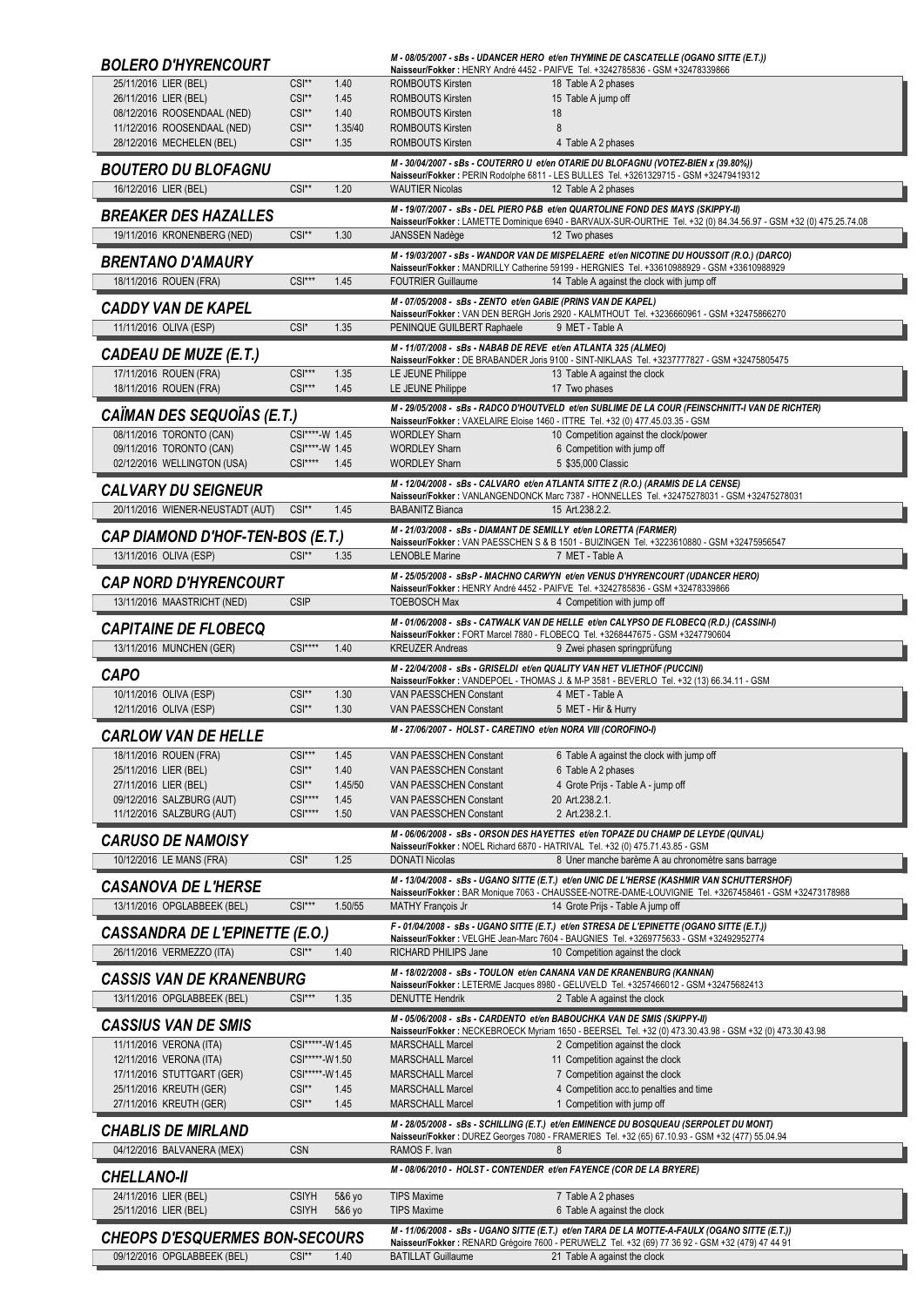| <b>CHERIBALOU</b>                                                                          |                  | M-12/09/2008 - sBs - BALOUBET DU ROUET et/en GANDINI BIANCA D'AMAURY (QUIDAM DE REVEL)<br>Naisseur/Fokker : PEREIRA COUTINHO Diogo 2070-681 - VILA CHÃ OURIQUE Tel. +35 (0) 124.37.04 - GSM               |
|--------------------------------------------------------------------------------------------|------------------|-----------------------------------------------------------------------------------------------------------------------------------------------------------------------------------------------------------|
| $CSI**$<br>10/11/2016 OLIVA (ESP)                                                          | 1.30             | PEREIRA COUTINHO Joao<br>10                                                                                                                                                                               |
| <b>CHESTERFIELD DE JOCHRI</b>                                                              |                  | M-17/07/2008 - sBs - KASHMIR VAN SCHUTTERSHOF et/en VIRGULE DE JOCHRI (OGANO SITTE (E.T.))<br>Naisseur/Fokker: JOCHRI N.V. 1780 - WEMMEL Tel. +3224603420 - GSM +32477900369                              |
| 11/11/2016 WIENER-NEUSTADT (AUT)<br>$CSI**$                                                | 1.35             | <b>PINTO Manuel</b><br>5 Art.238.2.1.                                                                                                                                                                     |
| 12/11/2016 WIENER-NEUSTADT (AUT)<br>$CSI**$<br>13/11/2016 WIENER-NEUSTADT (AUT)<br>$CSI**$ | 1.45<br>1.45     | <b>PINTO Manuel</b><br>6 Art.238.2.1.<br><b>PINTO Manuel</b><br>11 Grand Prix - Art. 238. 2. 2.                                                                                                           |
| 17/11/2016 WIENER-NEUSTADT (AUT)<br>$CSI**$                                                | 1.45             | <b>PINTO Manuel</b><br>11 Art.238.2.1.                                                                                                                                                                    |
| <b>CHIC HIN D'HYRENCOURT</b>                                                               |                  | M - 30/06/2008 - sBs - TARAN DE LA POMME (E.T.) et/en LINOTTE DE SOHAN (E.O.) (ELANVILLE)                                                                                                                 |
| 18/11/2016 KRONENBERG (NED)<br>$CSI**$                                                     | 1.45             | Naisseur/Fokker: HENRY André 4452 - PAIFVE Tel. +3242785836 - GSM +32478339866<br><b>DRIESSEN Marteen</b><br>23                                                                                           |
| 09/12/2016 LICHTENVOORDE (NED)<br>$CSI**$                                                  | 1.45             | <b>DRIESSEN Marteen</b><br>8 Table A with jump off                                                                                                                                                        |
| <b>CHICA DE MUZE</b>                                                                       |                  | F - 02/05/2008 - sBs - BAMAKO DE MUZE et/en BOYANTE DE MUZE (KASHMIR VAN SCHUTTERSHOF)<br>Naisseur/Fokker: VAN MELE Evert 9112 - SINAAI Tel. +32 (0) 477.62.27.95 - GSM +32 473 88 02 12                  |
| 17/11/2016 ROUEN (FRA)<br>$CSI***$                                                         | 1.35             | <b>COBBAUT Geoffrey</b><br>13 Table A against the clock                                                                                                                                                   |
| <b>CHIN VAN DE KRANENBURG</b>                                                              |                  | M - 16/03/2008 - sBs - CHIN CHIN et/en CARERA VAN DE KRANENBURG (KIMBALL)<br>Naisseur/Fokker: LETERME Jacques 8980 - GELUVELD Tel. +3257466012 - GSM +32475682413                                         |
| 31/01/2017 AL RAYYAN (QAT)                                                                 | CSI****-W 1.35   | AL MARRI Hamad<br>6 Table A                                                                                                                                                                               |
| <b>CHOPIN D'HYRENCOURT</b>                                                                 |                  | M-31/03/2008 - sBs - UDANCER HERO et/en URANIE D'HYRENCOURT (E.T.) (R.O.) (OGANO SITTE (E.T.))<br>Naisseur/Fokker: HENRY André 4452 - PAIFVE Tel. +3242785836 - GSM +32478339866                          |
| 26/11/2016 LIER (BEL)<br>$CSI**$                                                           | 1.35             | <b>KOROMPIS Michael</b><br>18 Table A 2 phases                                                                                                                                                            |
| 08/12/2016 ROOSENDAAL (NED)<br>$CSI**$                                                     | 1.40             | 16 Table A<br><b>KOROMPIS Michael</b>                                                                                                                                                                     |
| CIGALE DES BRIMBELLES (E.T.)(R.O.+)                                                        |                  | F - 04/08/2008 - sBs - PRESIDENT et/en WADYS MAIL (CHIN CHIN)                                                                                                                                             |
| $CSI**$<br>11/11/2016 MIJAS (ESP)                                                          | 1.30             | <b>BONDARIEVA Anastasya</b><br>5 Baremo FT                                                                                                                                                                |
| <b>C-LANO JT</b>                                                                           |                  | M - 12/05/2008 - sBs - GRISELDI et/en HELANA V/D CASTERSHOEVE (ELANVILLE)<br>Naisseur/Fokker: JACKERS Guy 3700 - TONGEREN Tel. +32 (0) 12.26.14.40 - GSM +32 (0) 498.88.07.00                             |
| 08/12/2016 OPGLABBEEK (BEL)<br>$CSI**$                                                     | 1.30             | <b>VOLO Cédric</b><br>7 Table A two phases                                                                                                                                                                |
| <b>CLYMENE VAN DE WAASDONCK</b>                                                            |                  | F - 16/05/2008 - sBs - ZORRO et/en THYLIA VD WAASDONK (SHEYENNE de BAUGY)<br>Naisseur/Fokker: VAN LINDEN Luc 2150 - BORSBEEK (ANTW.) Tel. +32475462889 - GSM                                              |
| 30/12/2016 MECHELEN (BEL)<br>$CSI**$                                                       | 1.40             | VAN MEERSCHE Steven<br>6 Table A two phases, both against the clock                                                                                                                                       |
| <b>COLERAINE DES BERGERIES (E.O.)</b>                                                      |                  | F - 22/03/2008 - sBs - CANTURO et/en GOLDEN-DREAM DES BERGERIES (R.O.) (OBERON DU MOULIN (10.27%))                                                                                                        |
| 26/11/2016 LIER (BEL)<br>$CSI**$                                                           | 1.35             | Naisseur/Fokker: JADOT Philippe 6940 - GRANDHAN (DURBUY) Tel. +3286213457 - GSM +32479977881<br>DIAZ ORTEGA Santiago<br>2 Table A - 2 phases                                                              |
| <b>COMEDIE D'HOUTVELD (E.T.)</b>                                                           |                  | F-11/05/2008 - sBs - RADCO D'HOUTVELD et/en CAPRICE VAN HET LINDENHOF (CODEX)                                                                                                                             |
| 17/12/2016 LIER (BEL)<br>$CSI**$                                                           | 1.35             | Naisseur/Fokker: VAN MELCKENBEKE Xavier 1500 - HALLE Tel. +32478297582 - GSM<br><b>GHILARDI Sara</b><br>15 Table A 2 phases                                                                               |
|                                                                                            |                  | M - 02/07/2008 - sBs - BAMAKO DE MUZE et/en LIGIE (ROYAL FEU)                                                                                                                                             |
| <b>COPAIN DE MUZE</b><br>17/11/2016 OPGLABBEEK (BEL)                                       | CSIU25<br>1.40   | Naisseur/Fokker: DE BRABANDER Joris 9100 - SINT-NIKLAAS Tel. +3237777827 - GSM +32475805475<br><b>PUTTERS Claire</b><br>11 Grand Prix - Table A with jump off                                             |
| 19/11/2016 OPGLABBEEK (BEL)                                                                | CSIU25<br>1.45   | <b>PUTTERS Claire</b><br>8 Table A with jump off                                                                                                                                                          |
| CRACK-ELLE CHAVANNAISE (R.O.+)                                                             |                  | F - 05/05/2008 - sBs - CARVING et/en NACKEL DE LA TOURETTE (R.O.) (PAPILLON ROUGE)<br>Naisseur/Fokker: EVRARD Yvan 6960 - MANHAY Tel. +3286455694 - GSM +32478335694                                      |
| 16/12/2016 LIER (BEL)<br>$CSI**$                                                           | 1.30             | ALVES Bernardo<br>7 Table A 2 phases                                                                                                                                                                      |
| <b>CRESUS DU VAL DU GEER</b>                                                               |                  | M - 24/03/2008 - sBs - FLAMENCO DESEMILLY et/en NIAGARA DU VAL DU GEER (R.O.) (SKIPPY-II)                                                                                                                 |
| 12/11/2016 MIJAS (ESP)<br>$CSI**$                                                          | 1.30             | Naisseur/Fokker: GHUYSENS Jacques 4690 - WONCK Tel. +3242865888 - GSM +32495256922<br>10 Baremo 2Ph<br><b>GOLDING Natalia</b>                                                                             |
| <b>CURTIS SITTE</b>                                                                        |                  | M - 22/02/2008 - sBs - UGANO SITTE (E.T.) et/en CASTA SITTE Z (CHELLANO Z)                                                                                                                                |
| 12/11/2016 MUNCHEN (GER)                                                                   | $CSI***$<br>1.40 | Naisseur/Fokker: BOUDRENGHIEN Daniel 7904 - PIPAIX Tel. +3269663314 - GSM +32477374338<br><b>ESTERMANN Paul</b><br>5 Springprüfung nach fehler und zeit                                                   |
| 25/11/2016 VERMEZZO (ITA)<br>CSI**                                                         | 1.35             | <b>ESTERMANN Paul</b><br>8 Competition in two phases                                                                                                                                                      |
| 27/11/2016 VERMEZZO (ITA)<br>CSI**<br>$CSI**$<br>08/12/2016 GENEVA (SUI)                   | 1.40<br>1.35     | 7 Competition in two phases<br><b>ESTERMANN Paul</b><br>14 Table A against the clock<br>ESTERMANN Paul                                                                                                    |
| $CSI**$<br>11/12/2016 GENEVA (SUI)                                                         | 1.40             | <b>ESTERMANN Paul</b><br>12 Accumulator on points                                                                                                                                                         |
| CYBELE DU CALVAIRE (R.O.+)                                                                 |                  | F - 10/04/2008 - sBs - CASPAR alias Eurocommerce BERLIN et/en KALISTEE D'ELNON (ROX DE LA TOUCHE)<br>Naisseur/Fokker: DUJACQUIER André 7090 - BRAINE-LE-COMTE Tel. +3267552616 - GSM +32475284627         |
| 11/11/2016 DEAUVILLE (FRA)<br>$CSI^*$                                                      | 1.30             | LACHAUD Hugo<br>7 Table A                                                                                                                                                                                 |
| <b>CYKLON TEXASS</b>                                                                       |                  | M - 10/03/1997 - POL - NANDO et/en CHANEL (CYMA)                                                                                                                                                          |
| <b>CSIP</b><br>29/12/2016 MECHELEN (BEL)                                                   | 1.30             | <b>HOUSEN Alexander</b><br>10 Table A against the clock                                                                                                                                                   |
| <b>DALILA DE LA POMME</b>                                                                  |                  | F - 01/06/2009 - sBs - TARAN DE LA POMME (E.T.) et/en DUCHESSE DE LA POMME (DIAMANT DE SEMILLY)                                                                                                           |
| <b>CSIYH</b><br>15/12/2016 LIER (BEL)                                                      | 7 yo             | Naisseur/Fokker: BAERTSOEN Geert 14590 - LE PIN Tel. +33231639510 - GSM<br><b>VERMEIR Wilm</b><br>3 Table A - Two phases                                                                                  |
| 16/12/2016 LIER (BEL)<br><b>CSIYH</b>                                                      | 7 yo             | <b>VERMEIR Wilm</b><br>5 Table A against the clock                                                                                                                                                        |
| <b>DALTON DES HAYETTES</b>                                                                 |                  | M - 06/03/2009 - sBs - QUARTZ ADELHEID Z et/en NORMA DES HAYETES (ADELFOS)<br>Naisseur/Fokker: HAYETTES (Haras des -) 08600 - GIVET Tel. +33 (0) 607.44.37.49 - GSM +32 (0) 473.23.16.44                  |
| 24/11/2016 SAINT-LÔ (FRA)<br>$CSI**$                                                       | 1.35             | <b>VAN LAETHEM Pascal</b><br>10 Une manche barème A temps différé                                                                                                                                         |
| 15/12/2016 LIER (BEL)<br>$CSI**$                                                           | 1.30             | <b>VAN LAETHEM Pascal</b><br>9 Table A against the clock<br>F - 10/05/2009 - sBs - MARIUS CLAUDIUS et/en NARCOTIQUE DE MUZE IV (E.O.) (QUIDAM DE REVEL)                                                   |
| <b>DARCOTIQUE V'T MEULENHOF (R.O.)</b>                                                     |                  | Naisseur/Fokker: VAN LOMBERGEN Mariette 9140 - TEMSE Tel. +32478390897 - GSM +32475461021                                                                                                                 |
| 28/12/2016 MECHELEN (BEL)<br>$CSI**$                                                       | 1.35             | DE WACHTER Marjan<br>15 Table A - 2 phases                                                                                                                                                                |
| <b>DARIUS DES VIGNES DU THEIL</b>                                                          |                  | M - 11/06/2009 - sBs - SISLEY DE LA TOUR VIDAL et/en RAHIA DE LA TOUR VIDAL (E.T.)(R.O.) (KSAR-SITTE)<br>Naisseur/Fokker: BILLY (de -) 03260 - BILLY Tel. +33 (0) 470.43.56.27 - GSM +33 (0) 685.20.94.10 |
| 08/11/2016 OLIVA (ESP)<br><b>CSIYH</b>                                                     | 7 yo/1.35        | <b>DIXON Damien</b><br>1 Table A                                                                                                                                                                          |
| DAYTON SITTE (E.T.)                                                                        |                  | M - 18/03/2009 - sBs - OGANO SITTE (E.T.) et/en USTINA SITTE (E.O.) (CLINTON)<br>Naisseur/Fokker: BOUDRENGHIEN Nicolas 7904 - PIPAIX Tel. +32479637720 - GSM +32479637720                                 |
| 24/11/2016 LIER (BEL)<br><b>CSIYH</b>                                                      | 7 yo             | CARVALHO FILHO Caio<br>9 Table A 2 phases                                                                                                                                                                 |
| DEESSE DE LA SURE (R.O.+)                                                                  |                  | F - 16/05/2009 - sBs - QUICKFIRE DE FERANN et/en DIAMOND DE BOUSVAL (NONSTOP)<br>Naisseur/Fokker: HARTMAN Jean-Pol 6640 - VAUX-SUR-SURE Tel. +3261255236 - GSM +32475437420                               |
| 17/11/2016 KRONENBERG (NED)<br>CSI**                                                       | 1.30             | <b>HEMERYCK Rik</b><br>14                                                                                                                                                                                 |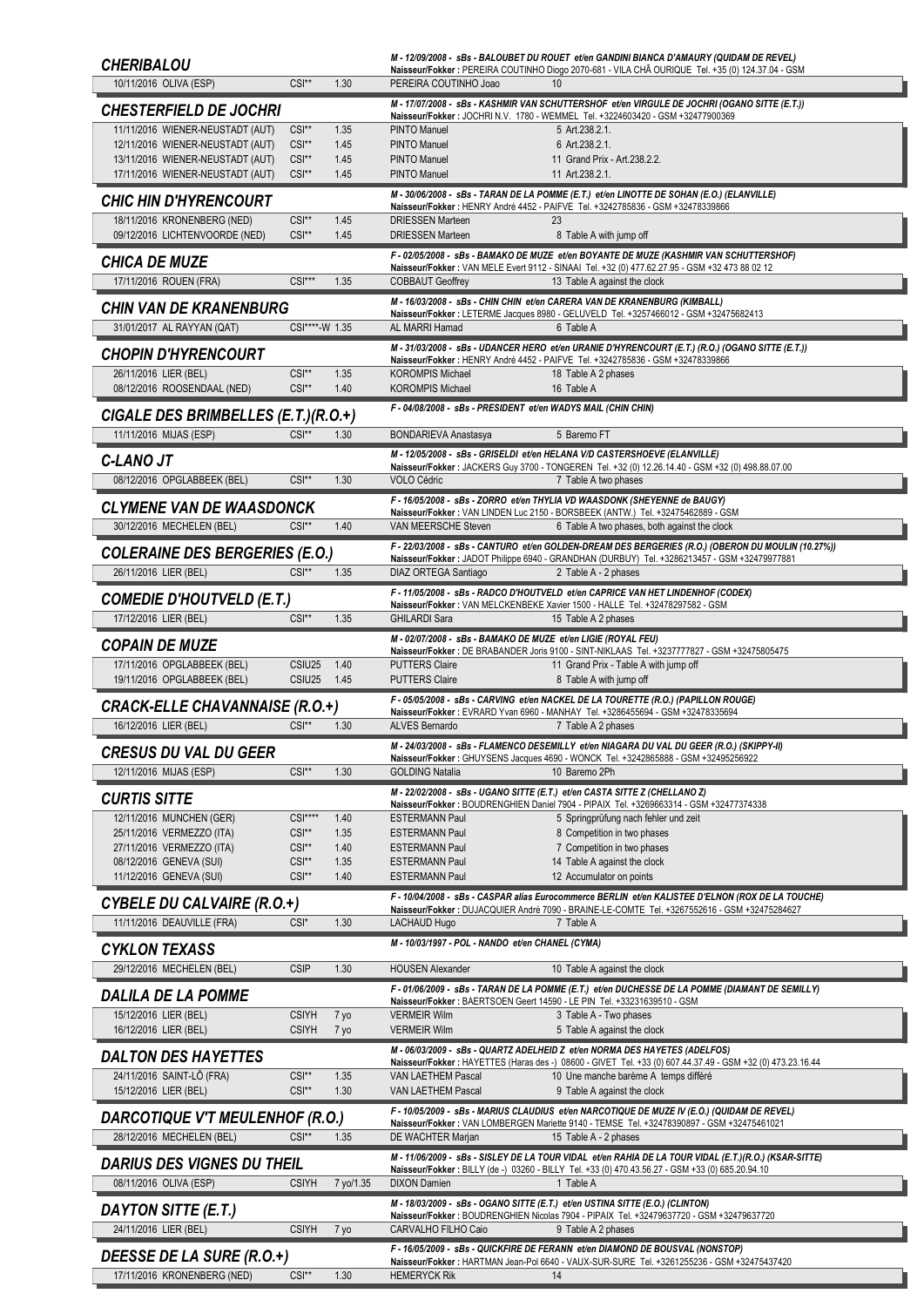| <b>DELUX VANT &amp; L</b>                                           |                              |              | M - 30/03/2009 - sBs - TOULON et/en ULRICKE VAN'T PARADIJS (LANDETTO)                   | Naisseur/Fokker: TILLEMAN Luc 9180 - MOERBEKE-WAAS Tel. +32476531088 - GSM +32475452222                                                                                                                           |
|---------------------------------------------------------------------|------------------------------|--------------|-----------------------------------------------------------------------------------------|-------------------------------------------------------------------------------------------------------------------------------------------------------------------------------------------------------------------|
| 09/12/2016 OPGLABBEEK (BEL)                                         | $CSI**$                      | 1.35         | <b>KURMANN Joël</b>                                                                     | 17 Table A 2 phases special                                                                                                                                                                                       |
| DEMOISELLE DE LA POMME(E.T.)(R.O.+)                                 |                              |              | Naisseur/Fokker: BAERTSOEN Geert 14590 - LE PIN Tel. +33231639510 - GSM                 | F - 18/07/2009 - sBs - ERCO VAN'T ROOSAKKER et/en CARRERA DE MUZE (DARCO)                                                                                                                                         |
| 09/12/2016 OPGLABBEEK (BEL)                                         | $CSI**$                      | 1.35         | VAN DE POEL Vicky                                                                       | 7 Table A 2 phases special                                                                                                                                                                                        |
| 10/12/2016 OPGLABBEEK (BEL)<br>28/12/2016 MECHELEN (BEL)            | $CSI**$<br>CSIU25            | 1.35<br>1.30 | VAN DE POEL Vicky<br>VAN DE POEL Vicky                                                  | 22 Table A against the clock<br>7 Table A 2 phases                                                                                                                                                                |
| <b>DIABLESSE VAN'T PITTENSHOF</b>                                   |                              |              |                                                                                         | F-03/05/2009 - sBsP-CEBLESSE et/en KAPROEN VAN DE RECHRI (GERONIMO VAN DE MISPELAERE)                                                                                                                             |
| 19/11/2016 OPGLABBEEK (BEL)                                         | <b>CSIP</b>                  | 1.15         | <b>WILLEM Michiel</b>                                                                   | Naisseur/Fokker: MESKENS Jan 9200 - DENDERMONDE Tel. +32 (0) 52.20.39.96 - GSM +32 (0) 478.77.18.05<br>12 Table A - 2 phases special                                                                              |
| 03/12/2016 LICHTENVOORDE (NED)                                      | <b>CSIP</b>                  | 1.15         | <b>WILLEM Michiel</b>                                                                   | 12 Table A with jump off                                                                                                                                                                                          |
| <b>DIEU MERCI V' T MEULENHOF</b>                                    |                              |              |                                                                                         | M - 13/06/2009 - sBs - BAMAKO DE MUZE et/en NARCOTIQUE DE MUZE IV (E.O.) (QUIDAM DE REVEL)<br>Naisseur/Fokker: VAN LOMBERGEN Mariette 9140 - TEMSE Tel. +32478390897 - GSM +32475461021                           |
| 24/11/2016 LIER (BEL)<br>09/12/2016 ROOSENDAAL (NED)                | <b>CSIYH</b><br>$CSI**$      | 7 yo<br>1.35 | <b>MERTENS Hanne</b><br><b>MERTENS Hanne</b>                                            | 2 Table A 2 phases<br>8                                                                                                                                                                                           |
| <b>DILTHON DE FAUQUEZ</b>                                           |                              |              | M - 08/05/2009 - sBs - CAMBITO VAN DE HELLE et/en SAMANTA (DARCO)                       |                                                                                                                                                                                                                   |
| 11/12/2016 OPGLABBEEK (BEL)                                         | $CSI**$                      | 1.20         | <b>LUTZ Charlotte</b>                                                                   | Naisseur/Fokker: GOETHALS Joseph 1460 - ITTRE Tel. +32497423768 - GSM +32479352733<br>9 Table A - Jump off                                                                                                        |
| <b>DINKY TOY D'HOF-TEN-BOS</b>                                      |                              |              |                                                                                         | M - 30/08/2009 - sBs - OBUS DELCOUR WISBECQ et/en JOSEPHINE DES SABLES (CONCORDE)                                                                                                                                 |
| 24/11/2016 LIER (BEL)                                               | <b>CSIYH</b>                 | 7 yo         | <b>ARROYAVE Dayro</b>                                                                   | Naisseur/Fokker: VAN PAESSCHEN S & B 1501 - BUIZINGEN Tel. +3223610880 - GSM +32475956547<br>11 Table A 2 phases                                                                                                  |
| 25/11/2016 LIER (BEL)                                               | <b>CSIYH</b>                 | 7 yo         | <b>ARROYAVE Dayro</b>                                                                   | 4 Table A against the clock                                                                                                                                                                                       |
| <b>DIOBE VAN DE KAPEL</b>                                           |                              |              | F - 15/04/2009 - sBs - OBUS DELCOUR WISBECQ et/en PIOBE (INDOCTRO)                      | Naisseur/Fokker: SOCQUET Robert 2920 - KALMTHOUT Tel. +3236660961 - GSM                                                                                                                                           |
| 11/12/2016 OPGLABBEEK (BEL)                                         | $CSI**$                      | 1.20         | <b>DHAEYERE Tom</b>                                                                     | 5 Table A - jump off                                                                                                                                                                                              |
| <b>DIS MOI TOUT DE CLAIRBOIS</b>                                    |                              |              |                                                                                         | M - 12/07/2009 - sBs - UGANO SITTE (E.T.) et/en USHUAÏA DE CLAIR BOIS (VERSACE VAN DE RUITERSHOEVE)<br>Naisseur/Fokker : CREPIN Philippe 5600 - PHILIPPEVILLE Tel. +32 (0) 71.66.63.78 - GSM +32 (0) 477.60.80.62 |
| 11/11/2016 OPGLABBEEK (BEL)                                         | CSI <sup>*</sup>             | 1.25         | AUGUTSSON ZANOTELLI Angelica                                                            | 22 Table A - 2 phases                                                                                                                                                                                             |
| 12/11/2016 OPGLABBEEK (BEL)<br>19/11/2016 KRONENBERG (NED)          | CSI*<br>$CSI^*$              | 1.30<br>1.30 | <b>AUGUTSSON ZANOTELLI Angelica</b><br><b>AUGUTSSON ZANOTELLI Angelica</b>              | 13 Table A jump off<br>5 Two phases                                                                                                                                                                               |
| 20/11/2016 KRONENBERG (NED)                                         | CSI <sup>*</sup>             | 1.30         | <b>AUGUTSSON ZANOTELLI Angelica</b>                                                     | 15                                                                                                                                                                                                                |
| 10/12/2016 OPGLABBEEK (BEL)                                         | <b>CSIYH</b>                 | 7 yo         | AUGUTSSON ZANOTELLI Angelica                                                            | 3 Table A jump off                                                                                                                                                                                                |
| <b>DIVA STE HERMELLE (R.O.)</b>                                     |                              |              |                                                                                         | F - 21/05/2009 - sBs - DOUGLAS et/en JACYNTHE DU TRICHON (E.O.) (GALANT DE LA COUR)<br>Naisseur/Fokker: DUMONT - LEFEVRE M-Th & Adeline 6181 - GOUY-LEZ-PIETON Tel. +3264520180 - GSM +32477364178                |
| 26/12/2016 MECHELEN (BEL)<br>27/12/2016 MECHELEN (BEL)              | CSIU25<br>CSIU25             | 1.30<br>1.30 | <b>LEONARD Laurie</b><br><b>LEONARD Laurie</b>                                          | 4 Table A two phases<br>5 Table A against the clock                                                                                                                                                               |
| <b>DIVIN DU HARAS DES BARRAGES</b>                                  |                              |              |                                                                                         | M-15/03/2009 - sBs - KASHMIR VAN SCHUTTERSHOF et/en RAÏSSA VAN DE WYDENDRIFT (RANDEL-Z)<br>Naisseur/Fokker : LUYTEN - ECAUSSINNES (Ecuries d' -) S. 5600 - JAMIOLLE Tel. +32 (0) 475.96.47.09 - GSM               |
| 25/11/2016 LIER (BEL)                                               | <b>CSIYH</b>                 | 7 yo         | CHIAROTTO PENTEADO Fernando                                                             | 9 Table A against the clock                                                                                                                                                                                       |
|                                                                     |                              |              |                                                                                         |                                                                                                                                                                                                                   |
| <b>DJAMI DU CALVAIRE</b>                                            |                              |              |                                                                                         | M-27/05/2009 - sBs - LUCCIANNO et/en ASSY DU CALVAIRE (KASHMIR VAN SCHUTTERSHOF)                                                                                                                                  |
| 11/11/2016 DEAUVILLE (FRA)<br>19/11/2016 ROUEN (FRA)                | CSI <sup>*</sup><br>$CSI^*$  | 1.30<br>1.30 | PAILLOUX Marie<br><b>PAILLOUX Marie</b>                                                 | Naisseur/Fokker : DUJACQUIER André 7090 - BRAINE-LE-COMTE Tel. +3267552616 - GSM +32475284627<br>9 Table A<br>9 Table A against the clock                                                                         |
|                                                                     |                              |              |                                                                                         | M - 21/03/2009 - sBs - BALOUBET DU ROUET et/en GRENN-PEARL IA (E.O.) (WANDANGO)                                                                                                                                   |
| <b>DJIMINY CRIKET DES BERGERIES (E.T.)</b><br>17/12/2016 LIER (BEL) | $CSI**$                      | 1.20         | DI SILVESTRO Andrea                                                                     | Naisseur/Fokker: JADOT Philippe 6940 - GRANDHAN (DURBUY) Tel. +3286213457 - GSM +32479977881<br>14 Table A against the clock                                                                                      |
| 18/12/2016 LIER (BEL)                                               | $CSI**$                      | 1.25         | DI SILVESTRO Andrea                                                                     | 5 Table A - jump off                                                                                                                                                                                              |
| <b>DM JACQMOTTE</b>                                                 |                              |              | M - 21/06/2009 - sBs - TOULON et/en UMMY (INDOCTRO)                                     |                                                                                                                                                                                                                   |
| 12/11/2016 OPGLABBEEK (BEL)                                         | CSI***                       | 1.40         | <b>VERMEIR Wilm</b>                                                                     | Naisseur/Fokker: BONGAERTS Eric 3583 - PAAL Tel. +32 (0) 11.45.01.00 - GSM +32 (0) 475.26.57.16<br>9 Table A against the clock                                                                                    |
| 11/12/2016 SALZBURG (AUT)                                           | CSI**                        | 1.45         | <b>VERMEIR Wilm</b>                                                                     | 19 Art.238.2.1.                                                                                                                                                                                                   |
| <b>DOLLAR DE FREMIS</b>                                             |                              |              |                                                                                         | M - 19/06/2009 - sBs - UGANO SITTE (E.T.) et/en C-ZEFLIEN DE FREMIS (ORLANDO)<br>Naisseur/Fokker: MONNIER Willy 7750 - RUSSEIGNIES Tel. +3269768535 - GSM +32475967048                                            |
| 25/11/2016 LIER (BEL)                                               | <b>CSIYH</b>                 | 7 yo         | CARVALHO FILHO Caio                                                                     | 8 Table A against the clock                                                                                                                                                                                       |
| <b>DOMINO VAN DE ZUUTHOEVE</b>                                      |                              |              |                                                                                         | M - 26/05/2009 - sBs - TANGELO VAN DE ZUUTHOEVE et/en BARONES VAN DE ZUUTHOEVE (KANNAN)<br>Naisseur/Fokker: VETS René 2500 - LIER Tel. +32 (0) 475.44.50.73 - GSM +32 (0) 475.44.50.73                            |
| 27/11/2016 STOCKHOLM (SWE)                                          | $CSI***$                     | 1.40         | PERSSON Helena                                                                          | 9 Two phases                                                                                                                                                                                                      |
| DON JUAN VAN DE DONKHOEVE                                           |                              |              |                                                                                         | M - 22/05/2009 - sBs - BAMAKO DE MUZE et/en DIVA V/D DONKHOEVE (HEARTBREAKER)<br>Naisseur/Fokker: QUINTELIER - DE DONK NV Gustaaf 9220 - HAMME (O.-VL.) Tel. +32 (0) 52.47.02.80 - GSM +32 (0) 472.43.36.75       |
| 24/11/2016 LIER (BEL)                                               | <b>CSIYH</b>                 | 7 yo         | LAMBILLIOTTE Eléonore                                                                   | 13 Table A 2 phases                                                                                                                                                                                               |
| <b>DON'T TOUCH DU BOIS PINCHET</b>                                  |                              |              |                                                                                         | F - 22/03/2009 - sBs - KASHMIR VAN SCHUTTERSHOF et/en VIRGINIA (ORAME)<br>Naisseur/Fokker: BOIS PINCHET (Elevage du -) 5600 - SURICE Tel. +3282689848 - GSM +32477315049                                          |
| 19/11/2016 KRONENBERG (NED)                                         | <b>CSIYH</b>                 | 1.30         | MODOLO ZANOTELLI Marlon                                                                 | 16                                                                                                                                                                                                                |
| DORA VAN DE HELLE (R.O.+)                                           |                              |              |                                                                                         | F - 10/04/2009 - sBs - CASTELINO VAN DE HELLE et/en PANAMA-IV (CARVALLO)                                                                                                                                          |
| 09/12/2016 OPGLABBEEK (BEL)                                         | <b>CSIYH</b>                 | 7 yo         | VAN DEN BROEK Monique                                                                   | 8 Table A against the clock                                                                                                                                                                                       |
| <b>DRAGONFLY DE LONGCHAMPS (E.O.)</b>                               |                              |              | F - 23/02/2009 - sBs - CLINTON et/en EUPHORIA (TOULON)                                  | Naisseur/Fokker: RIGO Michel 4300 - WAREMME Tel. +3219328668 - GSM +32474255486                                                                                                                                   |
| 17/11/2016 OPGLABBEEK (BEL)                                         | CSIU25                       | 1.40         | <b>CONTER Zoé</b>                                                                       | 10 Table A - 2 phases special                                                                                                                                                                                     |
| 18/11/2016 OPGLABBEEK (BEL)<br>19/11/2016 OPGLABBEEK (BEL)          | CSIU <sub>25</sub><br>CSIU25 | 1.45<br>1.45 | <b>CONTER Zoé</b><br><b>CONTER Zoé</b>                                                  | 9 Table A against the clock<br>12 Grand Prix - Table A jump off                                                                                                                                                   |
|                                                                     |                              |              |                                                                                         | M - 01/04/2009 - sBs - ERCO VAN'T ROOSAKKER et/en BALUKA HERO (CARTHAGO)                                                                                                                                          |
| <b>DREAM ALIVE HERO</b><br>15/12/2016 LIER (BEL)                    | <b>CSIYH</b>                 | 7 yo         | Naisseur/Fokker: HENRY Luc 4877 - OLNE Tel. +32495232940 - GSM<br><b>GUERY Patricia</b> | 9 Table A - 2 phases                                                                                                                                                                                              |
| 16/12/2016 LIER (BEL)                                               | <b>CSIYH</b>                 | 7 yo         | <b>GUERY Patricia</b>                                                                   | 11 Table A against the clock                                                                                                                                                                                      |
| DUBAI (E.T.)                                                        |                              |              |                                                                                         | M - 23/05/2009 - sBs - MARIUS CLAUDIUS et/en CORLANDA VD KETSE (CORLAND)<br>Naisseur/Fokker: TER MARLBOROUCH (Stoeterij - ) 9860 - OOSTERZELE Tel. +32 (0) 24.69.00.58 - GSM +32 (0) 475.24.71.62                 |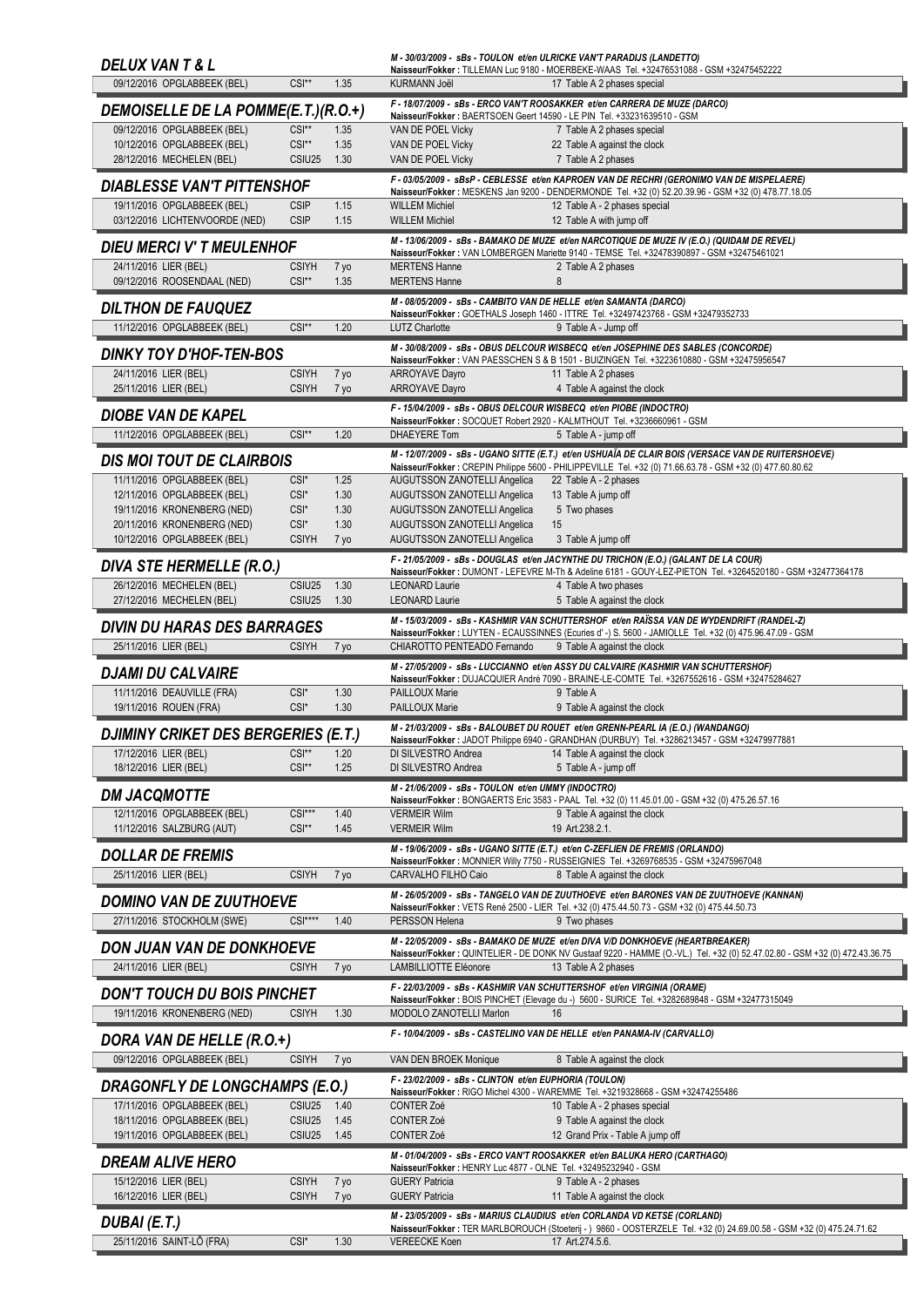| <b>EAU SAUVAGE-D.B.</b>                                  |                                         |                  |                                                                | F - 29/06/2010 - sBs - BELITYS DE LA DEMI-LUNE et/en JOUVENCE DU RY (CASSINI-I)<br>Naisseur/Fokker: BOUILLART Nicole 1180 - UCCLE Tel. +3223741137 - GSM +32475447174                       |
|----------------------------------------------------------|-----------------------------------------|------------------|----------------------------------------------------------------|---------------------------------------------------------------------------------------------------------------------------------------------------------------------------------------------|
| 19/11/2016 ROUEN (FRA)                                   | CSI*                                    | 1.25             | <b>MOUTHOY Alexia</b>                                          | 9 Table A                                                                                                                                                                                   |
| <b>ECLAT DU BOURBECO</b>                                 |                                         |                  |                                                                | M - 28/04/2010 - sBs - BALOUBET DU ROUET et/en TOPALINE DE MAI (L.S.) (ORLANDO)                                                                                                             |
| 17/12/2016 ROOSENDAAL (NED)                              | CSI*                                    | 1.20             | <b>ZORZI Alberto</b>                                           | Naisseur/Fokker : DEVILLERS Benoit 7090 - BRAINE-LE-COMTE Tel. +3267780608 - GSM +32475954256<br>9                                                                                          |
| <b>EDIDOUNE BY WISBECQ</b>                               |                                         |                  |                                                                | F - 02/07/2010 - sBs - ATLANTYS DE LA DEMI-LUNE (E.T.) et/en HEIDI DE BORNIVAL (R.O.) (JOKINAL DE BORNIVAL)                                                                                 |
| 15/12/2016 LIER (BEL)                                    | <b>CSIYH</b>                            | 5&6 yo           | VAN BELLE Mike                                                 | Naisseur/Fokker: WISBECQ (Haras de - ) - DECROIX G. 1430 - REBECQ Tel. +32 (0) 67.89.08.00 - GSM +32 (0) 496.16.78.06<br>3 Table A 2 phases                                                 |
| 17/12/2016 LIER (BEL)                                    | <b>CSIYH</b>                            | 5&6 yo           | VAN BELLE Mike                                                 | 2 Table A - 2 phases                                                                                                                                                                        |
| <b>ELASTIQUE VAN DE KOEKOEK (R.O.+)</b>                  |                                         |                  |                                                                | F - 17/06/2010 - sBs - FIGO DE MUZE et/en ORCHIDEE VAN HET PARADIJS (FOREVER)<br>Naisseur/Fokker : VAN ASSCHE - DE CORT Filip 2627 - SCHELLE Tel. +3238771177 - GSM +32475273757            |
| 08/11/2016 MIJAS (ESP)                                   | <b>CSIYH</b>                            | 6 уо             | <b>HARMEGNIES Maxime</b>                                       | 10 2Ph sp                                                                                                                                                                                   |
| 10/11/2016 MIJAS (ESP)                                   | <b>CSIYH</b>                            | 6 yo             | <b>HARMEGNIES Maxime</b>                                       | 2 Baremo FT                                                                                                                                                                                 |
| <b>ELIZE</b>                                             |                                         |                  |                                                                | F - 05/05/2010 - sBs - BAMAKO DE MUZE et/en HAIKU VAN HET MISPELHOF (NABAB DE REVE)<br>Naisseur/Fokker: VANDAMME Marc 9220 - HAMME (O.-VL.) Tel. +32 (0) 494.17.88.82 - GSM                 |
| 16/12/2016 LIER (BEL)                                    | $CSI**$                                 | 1.20             | CLEE Joe                                                       | 8 Table A 2 phases                                                                                                                                                                          |
| <b>ELTON M.L</b>                                         |                                         |                  |                                                                | M - 12/05/2010 - sBs - CASTELINO VAN DE HELLE et/en RANKE (PALADIN DES IFS)                                                                                                                 |
| 25/11/2016 LIER (BEL)                                    | <b>CSIYH</b>                            | $5-6$ yo         | <b>TIPS Maxime</b>                                             | Naisseur/Fokker: MOERENHOUT Luc 1850 - GRIMBERGEN Tel. +32 (0) 22.69.74.56 - GSM +32 (0) 478.27.98.24<br>7 Table A against the clock                                                        |
| <b>ENDLESS LOVE D'HOF-TEN-BOS</b>                        |                                         |                  |                                                                | F - 24/04/2010 - sBs - VIGO D'ARSOUILLES et/en RAPPETY D'HOF-TEN-BOS (CAESAR VAN DE HELLE)                                                                                                  |
| 09/11/2016 OLIVA (ESP)                                   | <b>CSIYH</b>                            | 6 yo/1.30        | PENINQUE GUILBERT Raphaelle                                    | Naisseur/Fokker: VAN PAESSCHEN S & B 1501 - BUIZINGEN Tel. +3223610880 - GSM +32475956547<br>13 Two phases                                                                                  |
|                                                          |                                         |                  |                                                                | F - 29/03/2010 - sBs - CLINTON et/en QUIDAME DES HAYETTES Z (R.O.) (QUIDAM DE REVEL)                                                                                                        |
| <b>EUGENIE DES HAYETTES</b><br>16/12/2016 LIER (BEL)     | $CSI**$                                 | 1.20             | <b>VAN LAETHEM Pascal</b>                                      | Naisseur/Fokker : LAUWERS Yves 27210 - SAINT-MACLOU Tel. +33 (0) 232.41.79.15 - GSM +33 (0) 607.44.37.49<br>4 Table A 2 phases                                                              |
| 17/12/2016 LIER (BEL)                                    | $CSI**$                                 | 1.20             | VAN LAETHEM Pascal                                             | 9 Table A against the clock                                                                                                                                                                 |
| 18/12/2016 LIER (BEL)                                    | $CSI**$                                 | 1.25             | <b>VAN LAETHEM Pascal</b>                                      | 1 Table A - jump off                                                                                                                                                                        |
| <b>EUSHUAÏA HERO</b>                                     |                                         |                  | Naisseur/Fokker: HENRY Luc 4877 - OLNE Tel. +32495232940 - GSM | F - 15/06/2010 - sBs - UNIEK HERO et/en ANTICA HERO (RADCO D'HOUTVELD)                                                                                                                      |
| 12/11/2016 MIJAS (ESP)                                   | $CSI**$                                 | 1.30             | <b>BIDON DAURELLA Jorge</b>                                    | 13 Baremo FT                                                                                                                                                                                |
| <b>EXXON HEDONIST</b>                                    |                                         |                  |                                                                | M - 18/04/2010 - sBs - OGANO SITTE (E.T.) et/en ANCARA VAN DE ZUUTHOEVE (THUNDER VAN DE ZUUTHOEVE)                                                                                          |
| 15/12/2016 LIER (BEL)                                    | <b>CSIYH</b>                            | 5&6 yo           | GUERY Jérôme                                                   | Naisseur/Fokker: LEYS Don 2500 - LIER Tel. +32497538366 - GSM +32497538366<br>6 Table A 2 phases                                                                                            |
|                                                          |                                         |                  |                                                                | F - 10/05/2011 - sBs - NONSTOP et/en DOLCE VITA VDK (NUMERO UNO (ex NORTON))                                                                                                                |
| FIREWORK VAN DE KALEVALLEI<br>24/11/2016 LIER (BEL)      | <b>CSIYH</b>                            | 5&6 yo           | <b>BONDER Maureen</b>                                          | Naisseur/Fokker: DE SLOOVER Geert 9850 - LANDEGEM Tel. +3293716058 - GSM +32470010807<br>6 Table A - 2 phases                                                                               |
| 25/11/2016 LIER (BEL)                                    | <b>CSIYH</b>                            | 5&6 yo           | <b>BONDER Maureen</b>                                          | 9 Table A against the clock                                                                                                                                                                 |
| <b>FULL OPTION VAN'T ZAND</b>                            |                                         |                  |                                                                | M - 03/05/2011 - sBs - FLAMINGO-K et/en ISLAND TEMPTATION VAN 'T ZAND (LORD Z)                                                                                                              |
| 08/11/2016 OLIVA (ESP)                                   | <b>CSIYH</b>                            | 5 yo/1.15        | GOYOAGA MOLLET Francisco                                       | Naisseur/Fokker: VERWAEREN Steven 9200 - DENDERMONDE Tel. +32 (0) 52.22.27.55 - GSM +32 (0) 495.26.70.94<br>1 Table A                                                                       |
|                                                          |                                         |                  |                                                                |                                                                                                                                                                                             |
|                                                          |                                         |                  |                                                                | M - 23/04/2006 - BWP - QUASIMODO Z et/en PALOMA DE LAUZELLE (GOLDSPRING (de Lauzelle))                                                                                                      |
| <b>GARFIELD DE TIJI DES TEMPLIERS</b>                    | CSI*****-W1.50                          |                  | GUERY Jérôme                                                   |                                                                                                                                                                                             |
| 19/11/2016 STUTTGART (GER)<br>08/12/2016 GENEVA (SUI)    | $CSI***$                                |                  | GUERY Jérôme                                                   | 15 Winning round<br>2 Six Bar                                                                                                                                                               |
| 10/12/2016 GENEVA (SUI)                                  | CSI***** 1.55<br>CSI*****-W1.50         |                  | GUERY Jérôme<br>GUERY Jérôme                                   | 12 Table A against the clock with jump off<br>4 Masters                                                                                                                                     |
| 27/12/2016 MECHELEN (BEL)                                |                                         |                  |                                                                | M - 25/02/2007 - BWP - HEARTBREAKER et/en DALIDA VD HEFFINCK (FETICHE DU PAS)                                                                                                               |
| HALIFAX VAN HET KLUIZEBOS                                |                                         |                  |                                                                |                                                                                                                                                                                             |
| 27/11/2016 MADRID (ESP)<br>15/12/2016 LONDON (GBR)       | CSI*****G 1.50<br>CSI*****-W1.50        |                  | DE LUCA Lorenzo<br>DE LUCA Lorenzo                             | 2 Competition with winning round<br>1 Competition against the clock                                                                                                                         |
| 16/12/2016 LONDON (GBR)                                  | CSI*****-W1.45                          |                  | DE LUCA Lorenzo                                                | 2 Competition with winning round                                                                                                                                                            |
| 18/12/2016 LONDON (GBR)                                  | CSI*****-W1.55                          |                  | DE LUCA Lorenzo                                                | 1 Competition with jump off                                                                                                                                                                 |
| 19/12/2016 LONDON (GBR)<br>27/12/2016 MECHELEN (BEL)     | CSI*****-W1.60<br>CSI*****-W1.45        |                  | DE LUCA Lorenzo<br>DE LUCA Lorenzo                             | 9 Grand Prix - Competition with jump off<br>1 Table A with jump off                                                                                                                         |
| 29/12/2016 MECHELEN (BEL)                                | CSI*****-W1.50                          |                  | DE LUCA Lorenzo                                                | 8 Grand Prix - Table A with one jump off                                                                                                                                                    |
| I HAD A DREAM DE LA NOYELLE                              |                                         |                  |                                                                | M - 26/04/2014 - sBs - BALTIK SITTE et/en VOLGA DE LA NOYELLE (EL ESPOIR DE RETZ)<br>Naisseur/Fokker : AMAND - FOURDIN Julie 7350 - MONTROEUL-SUR-HAINE Tel. +3265655341 - GSM +32476303328 |
| 11/11/2016 TERNAT (BEL)                                  | <b>LOOSE</b>                            | T <sub>2</sub> M |                                                                | 75%                                                                                                                                                                                         |
| <b>ISIDOOR VAN DE HELLE</b>                              |                                         |                  |                                                                | M - 24/06/2008 - BWP - CANTURO et/en HERENICE DE BAUGY (QREDO DE PAULSTRA)                                                                                                                  |
| 12/11/2016 OLIVA (ESP)                                   | CSI**                                   | 1.40             | VAN PAESSCHEN Constant                                         | Naisseur/Fokker : VERBEKEN - MERTENS Mario 1741 - WAMBEEK Tel. +32 (2) 582.81.16 - GSM +32 (478) 22.02.94<br>9 MET - Table A                                                                |
| 26/11/2016 LIER (BEL)                                    | $CSI**$                                 | 1.45             | VAN PAESSCHEN Constant                                         | 4 Table A - jump off                                                                                                                                                                        |
| 31/12/2016 LIVERPOOL (GBR)<br>01/01/2017 LIVERPOOL (GBR) | $CSI***$<br>$CSI***$                    | 1.40<br>1.50     | VAN PAESSCHEN Constant<br>VAN PAESSCHEN Constant               | 3 Two phases<br>8 Table A with one jump off                                                                                                                                                 |
|                                                          |                                         |                  |                                                                | M - 17/05/2009 - BWP - VAGABOND DE LA POMME (E.T.) et/en NARCOTIQUE DE MUZE IV (E.O.) (QUIDAM DE REVEL)                                                                                     |
| JENSON VAN'T MEULENHOF<br>24/11/2016 LIER (BEL)          | <b>CSIYH</b>                            | 7 yo             | <b>BRUYNSEELS Niels</b>                                        | Naisseur/Fokker: VAN LOMBERGEN Mariette 9140 - TEMSE Tel. +32478390897 - GSM +32475461021<br>16 Table A - 2 phases                                                                          |
| 26/11/2016 LIER (BEL)                                    | <b>CSIYH</b>                            | 7 yo             | <b>BRUYNSEELS Niels</b>                                        | 15 Table A - jump off                                                                                                                                                                       |
| <b>PAPILLON Z</b>                                        |                                         |                  |                                                                | M-15/05/2002 - Z-PERHAPS VAN HET MOLENVONDEL et/en CLEOPATRA VAN SPALBEEK (CASSINI-I)                                                                                                       |
| 12/11/2016 MAASTRICHT (NED)                              | $CSI***$                                | 1.50             | GUERY Jérôme                                                   | 1 Table A with jump off                                                                                                                                                                     |
| 09/12/2016 GENEVA (SUI)                                  | $CSI***$                                | 1.50             | GUERY Jérôme                                                   | 6 Two phases                                                                                                                                                                                |
| 10/12/2016 GENEVA (SUI)<br>28/12/2016 MECHELEN (BEL)     | $CS$ <sup>*****</sup><br>CSI*****-W1.50 | 1.55             | GUERY Jérôme<br>GUERY Jérôme                                   | 1 Table A against the clock<br>2 Table A with jump off                                                                                                                                      |
|                                                          |                                         |                  |                                                                | M - 10/06/2001 - sBs - KASHMIR VAN SCHUTTERSHOF et/en LAIKA DU RADOUX (R.D.) (CAPRICIEUX DES SIX CENSES)                                                                                    |
| <b>REVEUR DE HURTEBISE</b><br>13/11/2016 VERONA (ITA)    | CSI*****-W1.60                          |                  | <b>STAUT Kevin</b>                                             | Naisseur/Fokker: SIRAUX Séverine 7060 - SOIGNIES Tel. +3267332592 - GSM +32478982176<br>7 World Cup Grand Prix - competition with jump off                                                  |
| 19/11/2016 STUTTGART (GER)                               | CSI*****-W1.45                          |                  | <b>STAUT Kevin</b>                                             | 12 Competition against the clock                                                                                                                                                            |
| 20/11/2016 STUTTGART (GER)<br>09/12/2016 GENEVA (SUI)    | CSI*****-W1.60<br>CSI***** 1.60         |                  | <b>STAUT Kevin</b><br><b>STAUT Kevin</b>                       | 6 World Cup Grand Prix - competition with jump off<br>4 Rolex IJRC Top 10 final - Table A two rounds egainst the clock                                                                      |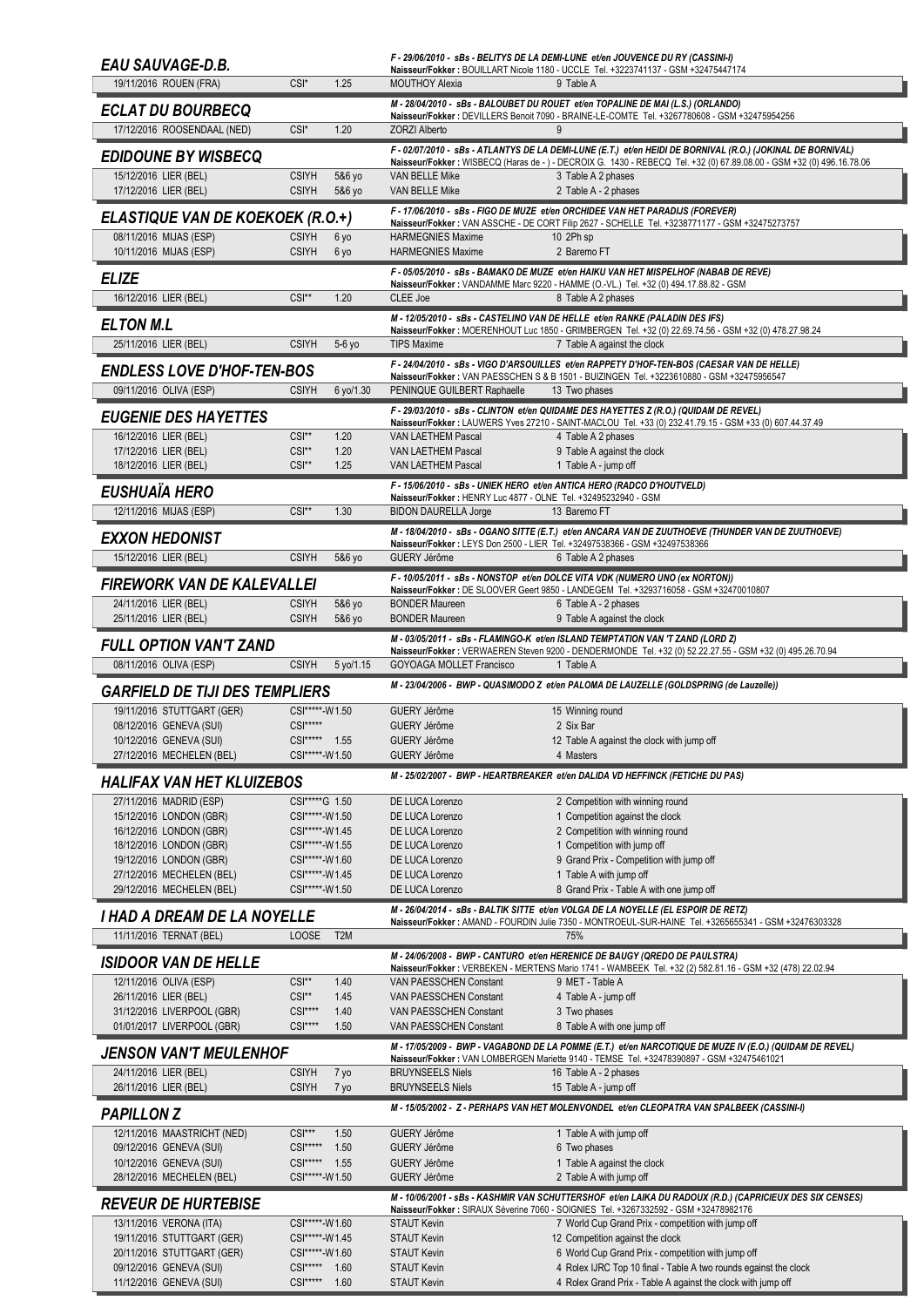| $ROXANNE-M.L. (R.O.+)$                                                 |                                  |                 | F - 18/05/2001 - sBs - CHATMAN et/en VEGA (DARCO)                         | Naisseur/Fokker: MOERENHOUT Luc 1850 - GRIMBERGEN Tel. +32 (0) 22.69.74.56 - GSM +32 (0) 478.27.98.24                                                                                  |
|------------------------------------------------------------------------|----------------------------------|-----------------|---------------------------------------------------------------------------|----------------------------------------------------------------------------------------------------------------------------------------------------------------------------------------|
| 11/11/2016 OLIVA (ESP)                                                 | CSI <sup>*</sup>                 | 1.30            | <b>TALBOT Annick</b>                                                      | 13 MET - Table A                                                                                                                                                                       |
| SERENDY PITY (R.O.+)                                                   |                                  |                 | F - 28/07/2002 - sBs - KANNAN et/en TOUPIE DE JUSSE (FURY DE LA CENSE)    |                                                                                                                                                                                        |
| 17/11/2016 OPGLABBEEK (BEL)                                            | CSIJ                             | 1.35            | <b>CONTER Zoé</b>                                                         | Naisseur/Fokker : F.L.T. CONTRACTORS SA 1160 - AUDERGHEM Tel. +32 (0) 27.72.28.78 - GSM<br>17 Table A - 2 phases special                                                               |
| SIDOLINE VAN DE CENTAUR (E.O.)                                         |                                  |                 |                                                                           | F - 28/05/2002 - sBs - HEARTBREAKER et/en HONDELINE DU CORAL (E.O.) (VONDEL VAN HET HENDRIXHOF)                                                                                        |
| 22/12/2016 DOHA (QAT)                                                  | CSI****-W 1.45                   |                 | AL THANI Khalifa                                                          | Naisseur/Fokker: WIELANT Jan 1540 - HERFELINGEN Tel. +32 (0) 23.96.28.07 - GSM +32 (0) 495.10.97.63<br>5 Two phases                                                                    |
| 24/12/2016 DOHA (QAT)                                                  | CSI****-W 1.45                   |                 | AL THANI Khalifa                                                          | 9 with winning round                                                                                                                                                                   |
| 29/12/2016 AL RAYYAN (QAT)<br>31/01/2017 AL RAYYAN (QAT)               | CSI****-W 1.45<br>CSI****-W 1.45 |                 | AL THANI Khalifa<br><b>AL THANI Khalifa</b>                               | 8 Two phases<br>10 Winning round                                                                                                                                                       |
|                                                                        |                                  |                 | F - 02/07/2002 - sBs - CONTRA-A et/en FANNIE (ETRETAT)                    |                                                                                                                                                                                        |
| <b>SISTER VAN DE WOLVENDRIES (E.O.)</b><br>17/11/2016 OPGLABBEEK (BEL) | <b>CSIJ</b>                      | 1.25            | <b>TROIANI Tatiana</b>                                                    | Naisseur/Fokker: VAN OBBERGEN - SCHELFOUT Yves 1500 - HALLE Tel. +32 (2) 361.06.91 - GSM +32 (475) 20.40.15<br>5 Two phases special                                                    |
| 18/11/2016 OPGLABBEEK (BEL)                                            | <b>CSIJ</b>                      | 1.30            | <b>TROIANI Tatiana</b>                                                    | 1 Table A against the clock                                                                                                                                                            |
| 19/11/2016 OPGLABBEEK (BEL)                                            | <b>CSIJ</b><br>CSI*              | 1.30<br>1.25    | <b>TROIANI Tatiana</b>                                                    | 1 Table A two phases special                                                                                                                                                           |
| 02/12/2016 PARIS (FRA)<br>04/12/2016 PARIS (FRA)                       | $CSI^*$                          | 1.30            | <b>TROIANI Tatiana</b><br><b>TROIANI Tatiana</b>                          | 3 Table A against the clock<br>13 Table A with jump off                                                                                                                                |
| SOTHEBY'S-P.C.                                                         |                                  |                 |                                                                           | M - 08/04/2002 - sBs - BALOUBET DU ROUET et/en PIAFFE (CONCORDE VAN DE HELLE)                                                                                                          |
| 10/11/2016 MIJAS (ESP)                                                 | $CSI**$                          | 1.45            | MARQUEZ GALOBARDES Alberto                                                | Naisseur/Fokker : de CUNCHY Philippe 1390 - GREZ-DOICEAU Tel. +32 (10) 84.35.75 - GSM +32 (475) 41.65.48<br>8 Baremo FT                                                                |
| 11/11/2016 MIJAS (ESP)                                                 | $CSI**$                          | 1.45            | MARQUEZ GALOBARDES Alberto                                                | 8 Baremo JO                                                                                                                                                                            |
| TONIK HERO                                                             |                                  |                 | Naisseur/Fokker: HENRY Luc 4877 - OLNE Tel. +32495232940 - GSM            | M - 05/07/2003 - sBs - OGANO SITTE (E.T.) et/en CITADINE DU CORTIL (ELEGANT DE L'ILE)                                                                                                  |
| 13/11/2016 OPGLABBEEK (BEL)                                            | $CSI***$                         | 1.50/55         | <b>DEVOS Wouter</b>                                                       | 11 Grote Prijs - Table A - jump off                                                                                                                                                    |
| 26/11/2016 LIER (BEL)<br>09/12/2016 OPGLABBEEK (BEL)                   | $CSI**$<br>$CSI**$               | 1.45<br>1.40    | <b>DEVOS Wouter</b><br><b>DEVOS Wouter</b>                                | 18 Table A - jump off<br>15 Table A against the clock                                                                                                                                  |
| 10/12/2016 OPGLABBEEK (BEL)                                            | $CSI**$                          | 1.45            | <b>DEVOS Wouter</b>                                                       | 21 Table A - jump off                                                                                                                                                                  |
| 28/12/2016 MECHELEN (BEL)<br>30/12/2016 MECHELEN (BEL)                 | $CSI**$<br>$CSI**$               | 1.35<br>1.40    | <b>DEVOS Wouter</b><br><b>DEVOS Wouter</b>                                | 10 Table A 2 phases<br>10 Table A 2 phases                                                                                                                                             |
|                                                                        |                                  |                 |                                                                           | M - 29/06/2003 - sBs - OKLUND et/en PRISTINA VAN'T SCHUTTERSHOF (R.O.) (NABAB DE REVE)                                                                                                 |
| <b>TRIOMPHE VAN SCHUTTERSHOF</b><br>11/11/2016 VERONA (ITA)            | CSI*****-W1.50                   |                 | <b>SBARDELLA Davide</b>                                                   | Naisseur/Fokker : VAN IMPE Willy 9550 - HERZELE Tel. +3253626153 - GSM +32477542651                                                                                                    |
| 12/11/2016 VERONA (ITA)                                                | CSI*****-W1.55                   |                 | <b>SBARDELLA Davide</b>                                                   | 7 Competition against the clock<br>4 Competition with jump off                                                                                                                         |
| <b>UGAULIN DU BOSQUETIAU</b>                                           |                                  |                 |                                                                           | M - 10/05/2004 - sBs - KASHMIR VAN SCHUTTERSHOF et/en JIROUETTE DU BOSQUETIAU (R.O.) (SEA HARVEST xx)                                                                                  |
| 17/12/2016 FRANKFURT (GER)                                             | $CSI***$                         | 1.45            | <b>VON ECKERMANN Henrik</b>                                               | Naisseur/Fokker: PAGNIEAU Bernard 7062 - NAAST Tel. +3267332010 - GSM +32494980389<br>1 Art.238.2.2.                                                                                   |
| <b>UGO DU MANOIR DE CLAVIER</b>                                        |                                  |                 |                                                                           | M - 13/06/2004 - sBs - PRESIDENT et/en JENNIFER DE GRAMMONT (GOLIATH-Z)                                                                                                                |
| 16/12/2016 LIER (BEL)                                                  | CSI <sup>*</sup>                 | 1.40            | DE GRANDE Jean-Christophe                                                 | Naisseur/Fokker: HENRY de GENERET Sixte 4560 - CLAVIER Tel. +32 (0) 86.34.40.86 - GSM +32 (0) 475.64.39.62<br>12 Table A 2 phases                                                      |
|                                                                        |                                  |                 |                                                                           |                                                                                                                                                                                        |
|                                                                        |                                  |                 |                                                                           | F-19/06/2004 - sBs - VIGO D'ARSOUILLES et/en QELENA VAN HOF TER NAILLEN (RUBENS DU RI D'ASSE D'96)                                                                                     |
| <b>ULENA VAN HOF TER NAILLEN (E.O.)</b><br>04/12/2016 PARIS (FRA)      | CSI <sup>*</sup>                 | 1.30            | <b>DUGUET Christiana</b>                                                  | Naisseur/Fokker: ROBBERECHT Maurice 9220 - HAMME Tel. +3252479409 - GSM +32486311274<br>12 Table A with jump off                                                                       |
|                                                                        |                                  |                 | M - 13/04/2004 - sBs - MR. BLUE et/en VALSE ROUGE (E.O.) (KOUGLOF-II)     |                                                                                                                                                                                        |
| ULTRA BLUE J                                                           |                                  |                 | Naisseur/Fokker: DEHEZ Serge 5380 - BIERWART Tel. +32 (81) 83.36.67 - GSM | 4                                                                                                                                                                                      |
| 09/12/2016 ROOSENDAAL (NED)<br>11/12/2016 ROOSENDAAL (NED)             | CSI**<br>$CSI**$                 | 1.30<br>1.30    | VAN DER PLAETSEN Nico<br>VAN DER PLAETSEN Nico                            | 5                                                                                                                                                                                      |
| 17/12/2016 LIER (BEL)                                                  | $CSI**$                          | 1.30            | VAN DER PLAETSEN Nico                                                     | $\overline{4}$                                                                                                                                                                         |
| <b>ULYSSES VAN PAEMEL</b>                                              |                                  |                 |                                                                           | M - 03/05/2004 - sBs - CICERO Z et/en QUERIDA MIA VAN PAEMEL (FEINSCHNITT-I VAN DE RICHTER)<br>Naisseur/Fokker : VAN EECKHOUDT Eva 1703 - SCHEPDAAL Tel. +32 (0) 477.43.09.83 - GSM    |
| 12/11/2016 OLIVA (ESP)                                                 | $CSI**$                          | 1.30            | <b>GACHNANG Fabien</b>                                                    | 6 MET - Hit & Hurry                                                                                                                                                                    |
| <b>UNDERSTONE VAN DE KAPEL</b>                                         |                                  |                 |                                                                           | M - 02/06/2004 - sBs - HAPPY WIND D'HOF TEN BOS et/en RATINA P VAN DE KAPEL (R.O.) (GLADSTONE)<br>Naisseur/Fokker: SOCQUET Robert 2920 - KALMTHOUT Tel. +3236660961 - GSM              |
| 10/11/2016 OLIVA (ESP)                                                 | $CSI**$                          | 1.45            | <b>HARLEY Gavin</b>                                                       | 10 MET - Table A                                                                                                                                                                       |
| 13/11/2016 OLIVA (ESP)                                                 | $CSI**$                          | 1.45            | <b>HARLEY Gavin</b>                                                       | 16 MET - Grand Prix - Table A                                                                                                                                                          |
| UNGARO DE LA HOT COUTURE                                               |                                  |                 |                                                                           | M - 19/04/2004 - sBs - OGANO SITTE (E.T.) et/en MISS HERIBUS (ALDO DES FONTENIS)<br>Naisseur/Fokker: VIART Julie 7080 - BRUSSEL 1 Tel. +32 (0) 478.56.95.87 - GSM +32 (0) 478.56.95.87 |
| 12/11/2016 OLIVA (ESP)<br>13/11/2016 OLIVA (ESP)                       | $CSI**$<br>$CSI**$               | 1.30<br>1.30    | <b>GODDARD Jennifer</b><br><b>GODDARD Jennifer</b>                        | 7 MET - Hit & Hurry<br>13 MET - Table A                                                                                                                                                |
|                                                                        |                                  |                 | M - 02/07/2004 - sBs - NONSTOP et/en LORISTON-B (ZAMIRO)                  |                                                                                                                                                                                        |
| <b>UNI STOP</b>                                                        | CSNU25 1.40                      |                 | <b>THOMPSON Jordan</b>                                                    | Naisseur/Fokker: MOTMANS Benny 3830 - WELLEN Tel. +32 (11) 37.60.75 - GSM +32 (0) 478.92.15.03<br>6 2 phases                                                                           |
| 01/01/2017 LIVERPOOL (GBR)                                             |                                  |                 |                                                                           | M-01/07/2004 - sBs - KASHMIR VAN SCHUTTERSHOF et/en UMBRA VAN REIGERSDONK (NONSTOP)                                                                                                    |
| <b>UNPULSION DE LA HART</b>                                            |                                  |                 |                                                                           | Naisseur/Fokker: MAUS Christian 6700 - BONNERT (ARLON) Tel. +32 (0) 63.21.90.78 - GSM +32 (0) 496.23.02.73                                                                             |
| 13/11/2016 VERONA (ITA)<br>09/12/2016 GENEVA (SUI)                     | CSI*****-W1.50<br>CSI***** 1.50  |                 | <b>ROZIER Philippe</b><br>ROZIER Philippe                                 | 5 Accumulator with joker<br>11 Two phases                                                                                                                                              |
| 10/12/2016 GENEVA (SUI)                                                | CSI***** 1.55                    |                 | <b>ROZIER Philippe</b>                                                    | 14 Table A against the clock with jump off                                                                                                                                             |
| 15/12/2016 LONDON (GBR)<br>18/12/2016 LONDON (GBR)                     | CSI*****-W1.55<br>CSI*****-W1.55 |                 | <b>ROZIER Philippe</b><br><b>ROZIER Philippe</b>                          | 7 Competition with jump off<br>4 Competition with jump off                                                                                                                             |
|                                                                        |                                  |                 |                                                                           | M - 19/07/2004 - sBs - CASMIR Z et/en ORLANDA DE LA COUR (MAJOR DE LA COUR)                                                                                                            |
| <b>URI VAN'T WINKENSHOF</b><br>01/01/2017 AL RAYYAN (QAT)              | CSI****-W 1.35                   |                 | AL ALI Maryam                                                             | Naisseur/Fokker: WINKENSHOF ('t) 3680 - MAASEIK Tel. +32 89 86 43 09 - GSM +32 477 82 05 09<br>15 Table A                                                                              |
|                                                                        |                                  |                 |                                                                           | M - 17/05/2004 - sBs - INDIAN GOLD VAN CASTERSHOEVE et/en MICKY VAN DE CASTERSHOEVE (R.O.) (ELANVILLE)                                                                                 |
| <b>URJUL VAN GENERHESE</b>                                             |                                  |                 |                                                                           | Naisseur/Fokker: TIMMERMANS Piet 3945 - HAM Tel. +32 (0) 11.40.39.33 - GSM +32 (0) 477.21.53.58                                                                                        |
| 11/12/2016 ROOSENDAAL (NED)<br>18/12/2016 ROOSENDAAL (NED)             | $CSI**$<br>$CSI**$               | 1.35/40<br>1.40 | PALS Johnny<br>PALS Johnny                                                | 3<br>$\overline{1}$                                                                                                                                                                    |
|                                                                        |                                  |                 |                                                                           | F - 30/05/2004 - sBs - VIGO D'ARSOUILLES et/en BARAKA DE MUZE (GOETHE)                                                                                                                 |
| <b>USHI VAN DE WOLFSAKKER (E.O.)</b><br>25/11/2016 MADRID (ESP)        | CSI*****-W1.45                   |                 | <b>KAYSER Julia</b>                                                       | Naisseur/Fokker : van der KLOET Bart 2382 - POPPEL Tel. +3214451424 - GSM +31653288317<br>11 Competition against the clock                                                             |
| 08/12/2016 SALZBURG (AUT)<br>09/12/2016 SALZBURG (AUT)                 | $CSI***$<br>$CSI***$             | 1.45<br>1.50    | <b>KAYSER Julia</b><br><b>KAYSER Julia</b>                                | 18 Art.238.2.1.<br>5 Art.238.2.1.                                                                                                                                                      |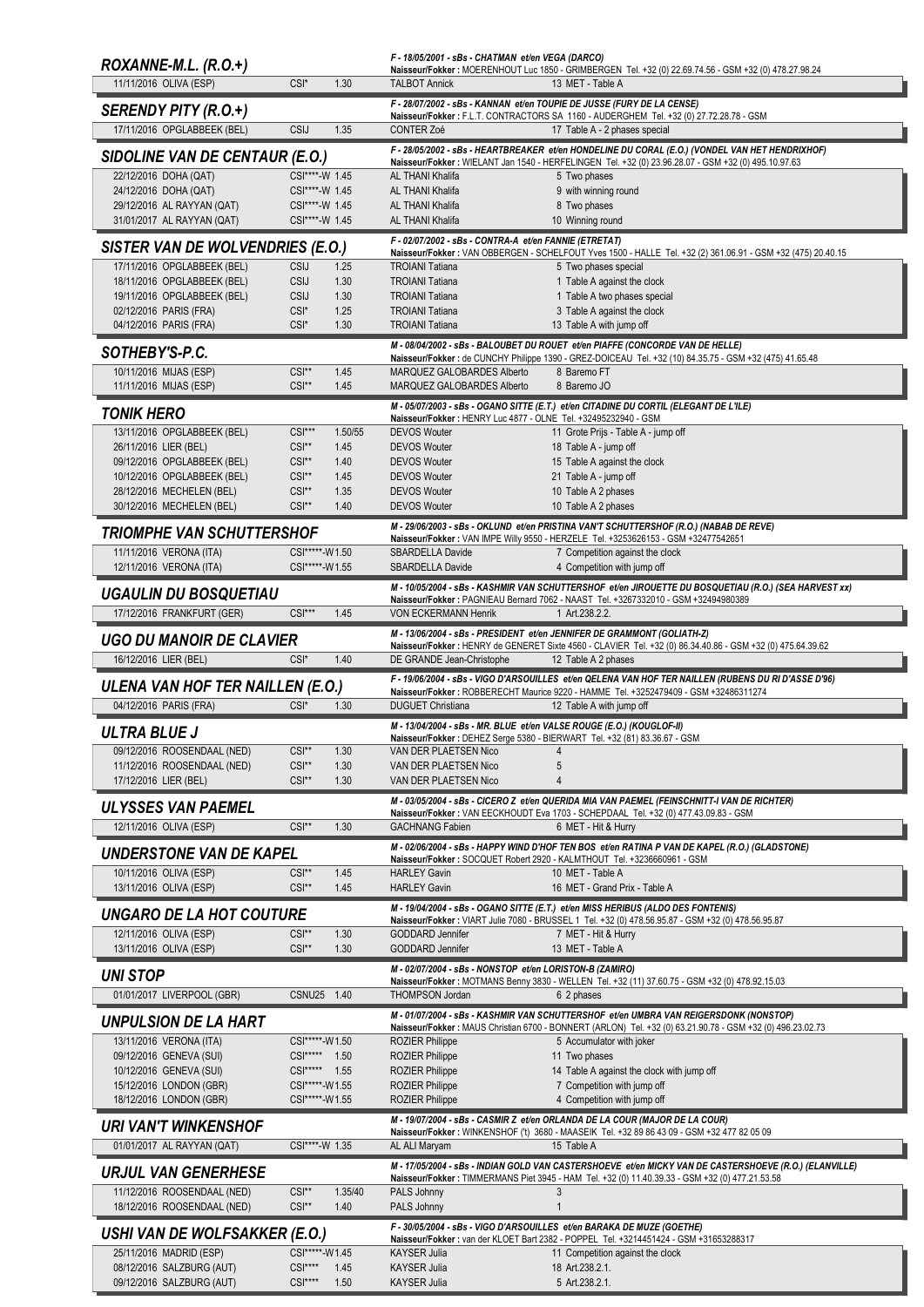| USTINA SITTE (E.O.)                                            |                                  |                 | F - 29/03/2004 - sBs - CLINTON et/en RIVIERA-SITTE (E.O.) (PARCO)        | Naisseur/Fokker: BOUDRENGHIEN Daniel 7904 - PIPAIX Tel. +3269663314 - GSM +32477374338                                                                                                                           |
|----------------------------------------------------------------|----------------------------------|-----------------|--------------------------------------------------------------------------|------------------------------------------------------------------------------------------------------------------------------------------------------------------------------------------------------------------|
| 11/11/2016 VERONA (ITA)                                        | CSI*****-W1.50                   |                 | PHILIPPAERTS Olivier                                                     | 1 Competition against the clock                                                                                                                                                                                  |
| 12/11/2016 VERONA (ITA)                                        | CSI*****-W1.50                   |                 | PHILIPPAERTS Olivier                                                     | 14 Competition against the clock                                                                                                                                                                                 |
| 17/11/2016 STUTTGART (GER)<br>25/11/2016 STOCKHOLM (SWE)       | CSI*****-W1.45<br>$CSI***$       | 1.45            | PHILIPPAERTS Olivier<br>PHILIPPAERTS Nicola                              | 6 Competition against the clock<br>11 Two phases special                                                                                                                                                         |
| 26/11/2016 STOCKHOLM (SWE)                                     | $CSI***$                         | 1.50            | PHILIPPAERTS Nicola                                                      | 2 Table A against the clock                                                                                                                                                                                      |
| 27/11/2016 STOCKHOLM (SWE)                                     | $CSI***$                         | 1.40            | PHILIPPAERTS Nicola                                                      | 1 Table A against the clock                                                                                                                                                                                      |
| 28/12/2016 MECHELEN (BEL)                                      | CSI*****-W1.50                   |                 | PHILIPPAERTS Nicola                                                      | 15 Table A with jump off                                                                                                                                                                                         |
| 29/12/2016 MECHELEN (BEL)                                      | CSI*****-W1.45                   |                 | <b>PHILIPPAERTS Nicola</b>                                               | 2 Table C, speed and handiness                                                                                                                                                                                   |
| <b>UTAMARO D'ECAUSSINES</b>                                    |                                  |                 |                                                                          | M - 06/05/2004 - sBs - DIAMANT DE SEMILLY et/en ARIZONA VAN ARENBERG (R.O.) (QUIDAM DE REVEL)<br>Naisseur/Fokker: AMEEUW Christophe 7190 - ECAUSSINNES Tel. +3267485184 - GSM +32495242434                       |
| 11/11/2016 MAASTRICHT (NED)                                    | $CSI***$                         | 1.40            | <b>WHITAKER William</b>                                                  | 15 Table A on time                                                                                                                                                                                               |
| 12/11/2016 MAASTRICHT (NED)                                    | $CSI***$                         | 1.50            | <b>WHITAKER William</b>                                                  | 7 Table A with jump off                                                                                                                                                                                          |
| 08/12/2016 LICHTENVOORDE (NED)                                 | $CSI**$                          | 1.40            | <b>WHITAKER William</b>                                                  | 8 Table A with jump off                                                                                                                                                                                          |
| 31/12/2016 LIVERPOOL (GBR)<br>01/01/2017 LIVERPOOL (GBR)       | $CSI***$<br>$CSI***$             | 1.40<br>1.50    | <b>WHITAKER William</b><br><b>WHITAKER William</b>                       | 10 Two phases<br>6 Table A with one jump off                                                                                                                                                                     |
| 02/01/2017 LIVERPOOL (GBR)                                     | $CS$ <sup>****</sup>             | 1.60            | <b>WHITAKER William</b>                                                  | 2 Grand Prix Two rounds table A                                                                                                                                                                                  |
| <b>U-WATCH</b>                                                 |                                  |                 |                                                                          | M - 14/04/2004 - sBs - PRESIDENT et/en WATCH ME DE REVE BOVENHOEKSHOF (NABAB DE REVE)                                                                                                                            |
|                                                                |                                  |                 |                                                                          | Naisseur/Fokker: COOLEN Rosina 3680 - MAASEIK Tel. +31 (6) 27.57.69.28 - GSM +32 (473) 48.03.74                                                                                                                  |
| 27/11/2016 MADRID (ESP)<br>15/12/2016 LONDON (GBR)             | CSI*****-W1.55<br>CSI*****-W1.50 |                 | FERNANDEZ SARO Manuel<br><b>FERNANDEZ SARO Manuel</b>                    | 14 Competition with jump off<br>4 Competition against the clock                                                                                                                                                  |
| 16/12/2016 LONDON (GBR)                                        | CSI*****-W1.60                   |                 | <b>FERNANDEZ SARO Manuel</b>                                             | 3 Competition with jump off                                                                                                                                                                                      |
| <b>UZAR DE SAINTE-HERMELLE</b>                                 |                                  |                 |                                                                          | M - 01/03/2004 - sBs - SURCOUF DE REVEL et/en GZARA DE SAINTE-HERMELLE (BAYAC DE SAINTE-HERMELLE)                                                                                                                |
|                                                                |                                  |                 | <b>HARMEGNIES Maxime</b>                                                 | Naisseur/Fokker: DUMONT - LEFEVRE M-Th & Adeline 6181 - GOUY-LEZ-PIETON Tel. +3264520180 - GSM +32477364178                                                                                                      |
| 11/11/2016 MIJAS (ESP)                                         | $CSI**$                          | 1.45            |                                                                          | 7 Baremo JO                                                                                                                                                                                                      |
| <b>VAGABOND DE LA POMME (E.T.)</b>                             |                                  |                 |                                                                          | M - 11/05/2005 - sBs - VIGO D'ARSOUILLES et/en SAUTERELLE DE LA POMME (E.T.)(E.O.) (FOR PLEASURE)<br>Naisseur/Fokker: BAERTSOEN Geert 14590 - LE PIN Tel. +33231639510 - GSM                                     |
| 01/12/2016 PARIS (FRA)                                         | $CSI***$                         | 1.45            | LEPREVOST Pénélope                                                       | 4 Table A against the clock                                                                                                                                                                                      |
| 03/12/2016 PARIS (FRA)                                         | $CSI***$                         | 1.50            | LEPREVOST Pénélope                                                       | 14 with winning round                                                                                                                                                                                            |
| 09/12/2016 GENEVA (SUI)                                        | $CS$ <sup>*****</sup>            | 1.60            | LEPREVOST Pénélope                                                       | 5 Rolex IJRC Top 10 final - Table A two rounds against the clock                                                                                                                                                 |
| <b>VALENTINO DU VAL DU GEER</b>                                |                                  |                 |                                                                          | M - 04/06/2005 - sBs - KASHMIR VAN SCHUTTERSHOF et/en NIAGARA DU VAL DU GEER (R.O.) (SKIPPY-II)<br>Naisseur/Fokker : GHUYSENS Jacques 4690 - WONCK Tel. +3242865888 - GSM +32495256922                           |
| 10/11/2016 OPGLABBEEK (BEL)                                    | $CSI***$                         | 1.40            | <b>DUNON Gilles</b>                                                      | 2 Table A 2 phases                                                                                                                                                                                               |
|                                                                |                                  |                 |                                                                          | M - 02/07/2005 - sBs - MALITO DE REVES et/en HERMINE DU FEREY (E.O.) (RIVAGE DU PONCEL)                                                                                                                          |
| <b>VALITO D'ECAUSSINNES (E.T.)</b>                             |                                  |                 |                                                                          | Naisseur/Fokker: AMEEUW Christophe 7190 - ECAUSSINNES Tel. +3267485184 - GSM +32495242434                                                                                                                        |
| 16/12/2016 LIER (BEL)                                          | $CSI**$                          | 1.20            | <b>IGALSON Muriel</b>                                                    | 9 Table A 2 phases                                                                                                                                                                                               |
| <b>VAUBAN DE SAINTE-HERMELLE</b>                               |                                  |                 |                                                                          | M - 15/04/2005 - sBs - SURCOUF DE REVEL et/en GZARA DE SAINTE-HERMELLE (BAYAC DE SAINTE-HERMELLE)<br>Naisseur/Fokker: DUMONT - LEFEVRE M-Th & Adeline 6181 - GOUY-LEZ-PIETON Tel. +3264520180 - GSM +32477364178 |
| 25/11/2016 SAINT-LÔ (FRA)                                      | $CSI**$                          | 1.45            | <b>COCK Rudy</b>                                                         | 17                                                                                                                                                                                                               |
| 27/11/2016 SAINT-LÔ (FRA)                                      | $CSI**$                          | 1.45            | <b>COCK Rudy</b>                                                         | 7 Une manche Barème A au chronomètre avec barrage au chronomètre                                                                                                                                                 |
| <b>VEDET DE MUZE (E.T.)</b>                                    |                                  |                 |                                                                          | M - 14/06/2005 - sBs - CARTANI et/en AZUELA DE MUZE (R.O.) (HEARTBREAKER)                                                                                                                                        |
| 10/11/2016 WIENER-NEUSTADT (AUT)                               | $CSI**$                          | 1.45            | KUZBARI Zayd                                                             | Naisseur/Fokker : DE BRABANDER Joris 9100 - SINT-NIKLAAS Tel. +3237777827 - GSM +32475805475<br>15 Art.238.2.1.                                                                                                  |
| 08/12/2016 SALZBURG (AUT)                                      | CSIU25                           | 1.45            | <b>KUZBARI Zayd</b>                                                      | 12 Art.238.2.1.                                                                                                                                                                                                  |
| 09/12/2016 SALZBURG (AUT)                                      | CSIU25                           | 1.50            | KUZBARI Zayd                                                             |                                                                                                                                                                                                                  |
| 11/12/2016 SALZBURG (AUT)                                      |                                  | 1.55            |                                                                          | 5 Art.238.2.1.                                                                                                                                                                                                   |
|                                                                | CSIU25                           |                 | KUZBARI Zayd                                                             | 15 Art.238.2.2.                                                                                                                                                                                                  |
|                                                                |                                  |                 |                                                                          | M - 30/06/2005 - sBs - JIMMERDOR DE FLORYS et/en MAHEE ISLAND ALUINN (NAUGHTY VAN GRAAF JANSHOF (NL))                                                                                                            |
| <i><b>VENERY DEW-DROP</b></i>                                  |                                  |                 |                                                                          | Naisseur/Fokker: DEBILDE Olivier 5150 - FLORIFFOUX Tel. +32479952124 - GSM                                                                                                                                       |
| 18/11/2016 OPGLABBEEK (BEL)<br>03/12/2016 LICHTENVOORDE (NED)  | <b>CSIP</b><br><b>CSIP</b>       | 1.15<br>1.15    | <b>HOLLEMAN Fleur</b><br><b>HOLLEMAN Fleur</b>                           | 14 Table A against the clock<br>14 Table A - jump off                                                                                                                                                            |
| 04/12/2016 LICHTENVOORDE (NED)                                 | <b>CSIP</b>                      | 1.15            | <b>HOLLEMAN Fleur</b>                                                    | 10 Table A against the clock                                                                                                                                                                                     |
|                                                                |                                  |                 |                                                                          | M - 18/04/2009 - SF - DIAMANT DE SEMILLY et/en REINE D'ISIGNY (FOR PLEASURE)                                                                                                                                     |
| <b>VENEUR D'ISIGNY</b>                                         |                                  |                 |                                                                          | 11 Art.274.5.6.                                                                                                                                                                                                  |
| 16/12/2016 FRANKFURT (GER)<br>17/12/2016 FRANKFURT (GER)       | <b>CSIYH</b><br><b>CSIYH</b>     |                 | 7&8-1.35/40 VAN PAESSCHEN Constant<br>7&8-1.35/40 VAN PAESSCHEN Constant | 13 Art.238.2.1.                                                                                                                                                                                                  |
| 18/12/2016 FRANKFURT (GER)                                     | <b>CSIYH</b>                     |                 | 7&8-.1.40/45 VAN PAESSCHEN Constant                                      | 4 Art.274.5.3.                                                                                                                                                                                                   |
|                                                                |                                  |                 |                                                                          | F - 29/03/2005 - sBs - KASHMIR VAN SCHUTTERSHOF et/en PRIMA DONNA VAN'T PARADIJS (LYS DE DARMEN)                                                                                                                 |
| <b>VENEZIA D'ECAUSSINNES (E.T.)(E.O.)</b>                      | $CSI**$                          | 1.45            |                                                                          | Naisseur/Fokker: AMEEUW Christophe 7190 - ECAUSSINNES Tel. +3267485184 - GSM +32495242434                                                                                                                        |
| 01/12/2016 PARIS (FRA)                                         |                                  |                 | <b>ROZIER Thierry</b>                                                    | 5 Table A against the clock                                                                                                                                                                                      |
| <b>VENUE D'FEES DES HAZALLES (E.O.)</b>                        |                                  |                 |                                                                          | F - 25/04/2005 - sBs - PRESIDENT et/en REINE-FEE DES HAZALLES (E.O.) (ALCATRAZ)<br>Naisseur/Fokker : LAMETTE Dominique 6940 - BARVAUX-SUR-OURTHE Tel. +32 (0) 84.34.56.97 - GSM +32 (0) 475.25.74.08             |
| 11/11/2016 OPGLABBEEK (BE)                                     | $CSI***$                         | 1.45            | <b>LANGE Fabienne</b>                                                    | 14 Table A against the clock                                                                                                                                                                                     |
| 12/11/2016 OPGLABBEEK (BE)                                     | $CSI***$                         | 1.45            | <b>LANGE Fabienne</b>                                                    | 3 Table A Jump off                                                                                                                                                                                               |
| 13/11/2016 OPGLABBEEK (BE)                                     | $CSI***$                         | 1.50/55         | <b>LANGE Fabienne</b>                                                    | 10 Grote Prijs - Table A jump off                                                                                                                                                                                |
| <b>VERKA DES HAZALLES (E.O.)</b>                               |                                  |                 |                                                                          | F - 10/03/2005 - sBs - PRESIDENT et/en NERKA VAN HET LINDENHOF (DARCO)<br>Naisseur/Fokker : LAMETTE Dominique 6940 - BARVAUX-SUR-OURTHE Tel. +32 (0) 84.34.56.97 - GSM +32 (0) 475.25.74.08                      |
| 11/11/2016 THERMAL (USA)                                       | $CSI***$                         | 1.40            | <b>LANG Phoebe</b>                                                       | 5                                                                                                                                                                                                                |
| <i><b>VERMOUTH TER SCHAATSPUTTE</b></i>                        |                                  |                 |                                                                          | M - 29/05/2005 - sBs - KASHMIR VAN SCHUTTERSHOF et/en OREADE (RAFFAELLI Z)                                                                                                                                       |
| 17/11/2016 OPGLABBEEK (BEL)                                    | <b>CSIJ</b>                      | 1.35            | <b>VAN LENT Maverick</b>                                                 | Naisseur/Fokker: DE CLERCQ Dirk 9700 - OUDENAARDE Tel. +32 (0) 479.29.06.40 - GSM +32 (0) 479.29.06.40<br>9 Table A - 2 phases special                                                                           |
|                                                                |                                  |                 |                                                                          | F - 04/05/2005 - sBs - HEARTBREAKER et/en QUASIBELLE DU SEIGNEUR (R.O.) (RUBENS DU RI D'ASSE D'96)                                                                                                               |
| <b>VERYBELLE DU SEIGNEUR (E.O.)</b>                            |                                  |                 |                                                                          | Naisseur/Fokker: VANLANGENDONCK Marc 7387 - HONNELLES Tel. +32475278031 - GSM +32475278031                                                                                                                       |
| 25/11/2016 OLDENBURG (GER)<br>27/11/2016 OLDENBURG (GER)       | CSI**<br>CSI**                   | 1.40<br>1.45/50 | LAHDE Harm<br>LAHDE Harm                                                 | 6 Art.238.2.1.<br>15 Art.238.2.1.                                                                                                                                                                                |
|                                                                |                                  |                 | M - 02/02/2005 - sBs - PRESIDENT et/en ESPRIT (NIMMERDOR)                |                                                                                                                                                                                                                  |
| <b>VICE-PRESIDENT DE SEPTON</b><br>10/12/2016 OPGLABBEEK (BEL) | $CSI**$                          | 1.30            | <b>VANDEREYKEN Franck</b>                                                | Naisseur/Fokker : LIEGEOIS Christian 6940 - DURBUY Tel. +3286212772 - GSM +32477432068<br>9 Table A in two phases                                                                                                |